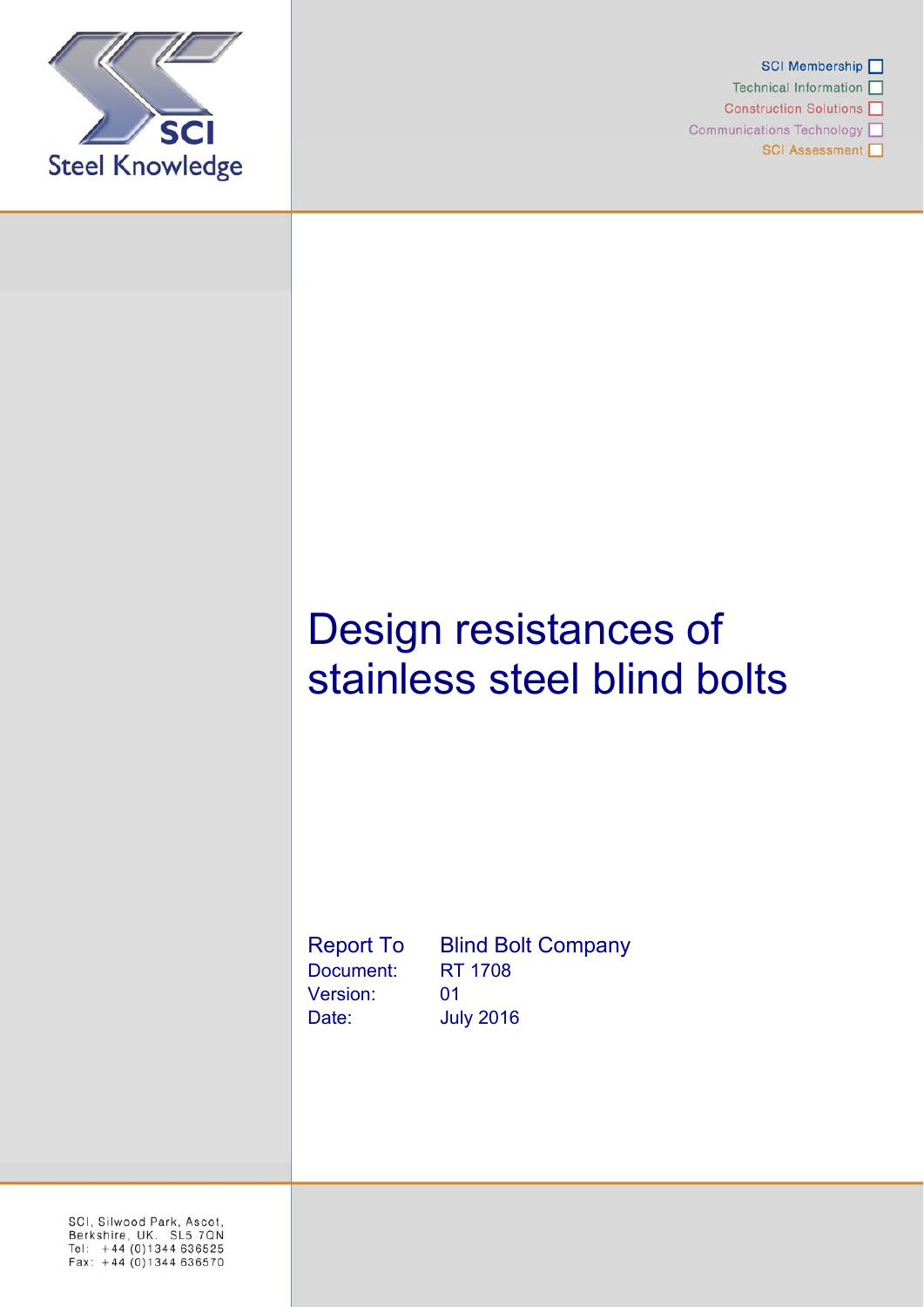

| Version | <b>Issue</b> | Purpose | Author     |            | Reviewer Approved |
|---------|--------------|---------|------------|------------|-------------------|
| 01      | July<br>2016 |         | <b>DGB</b> | <b>AXW</b> | <b>GHC</b>        |
|         |              |         |            |            |                   |
|         |              |         |            |            |                   |

Although all care has been taken to ensure that all the information contained herein is accurate, The Steel Construction Institute assumes no responsibility for any errors or misinterpretations or any loss or damage arising therefrom.

For information on publications, telephone direct: +44 (0) 1344 636505 or Email: publications@steel-sci.com

For information on courses, telephone direct: +44 (0) 1344 636500 or Email: education@steel-sci.com

Email: Reception@steel-sci.com

World Wide Web site: http://www.steel-sci.com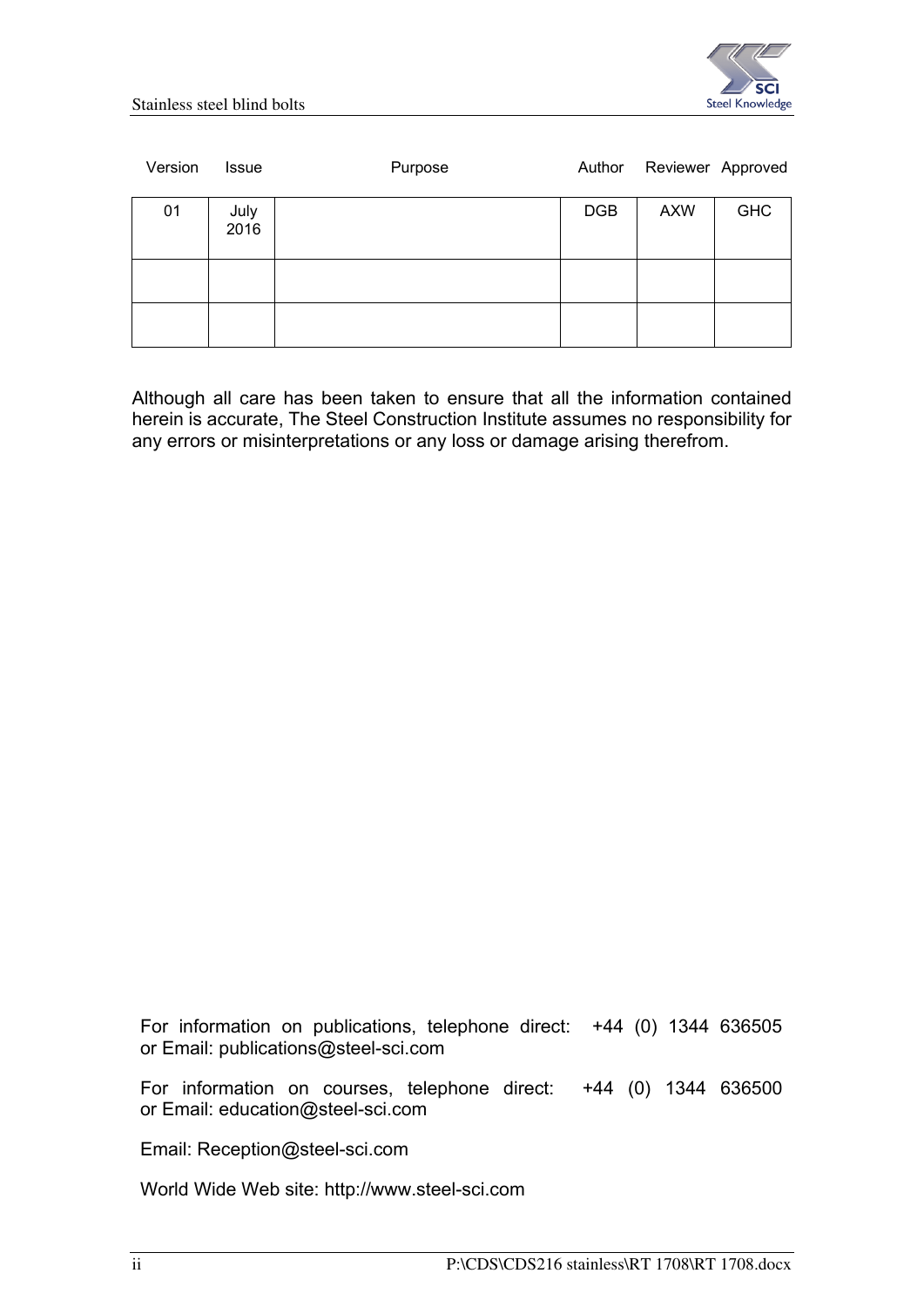

# **EXECUTIVE SUMMARY**

This report describes the testing of stainless steel blind bolts and the analysis of the test results to derive the design resistances for use with BS 5950 and BS EN 1993-1-1.

In 2009, SCI derived the design resistances for carbon steel blind bolts, based on tests  $1$ 

The only change from the previous study was the bolt material. Therefore, testing was undertaken to confirm anticipated behaviour and performance.

An analysis of the test results was undertaken using the methodology in BS EN 1990 to develop design resistances. In general, the calculation of the design resistances follow the established rules in BS 5950 and in BS EN 1993-1-1, using modified cross sectional areas where appropriate.

The previous study of carbon steel bolts established rules to calculate bearing resistance in the connected plate. Limited testing to investigate bearing performance with stainless steel bolts was undertaken, as no significant change in behaviour was anticipated.

The design resistances in tension and shear (which may be compared directly with the design loads) are presented below. A suggested presentation of the data for structural designers is provided in APPENDIX A.

| <b>Diameter</b> | <b>Tension</b><br>Capacity $P_t$ (kN) | Shear capacity<br>over thread<br>$P_{s,thread}$ ( $kN$ ) | Shear capacity<br>over slot $P_{s,\text{slot}}$<br>(KN) | Bearing capacity in 10 mm plate<br>$P_{bs}$ (kN)<br>S275 | S355 |
|-----------------|---------------------------------------|----------------------------------------------------------|---------------------------------------------------------|----------------------------------------------------------|------|
| M8              | 7.7                                   | 10.3                                                     | 6.5                                                     | 20.7                                                     | 24.8 |
| M <sub>10</sub> | 14.3                                  | 16.2                                                     | 11.1                                                    | 27.6                                                     | 33.0 |
| M <sub>12</sub> | 20.8                                  | 23.6                                                     | 15.4                                                    | 32.2                                                     | 38.5 |
| M <sub>16</sub> | 43.5                                  | 44.0                                                     | 30.1                                                    | 46.0                                                     | 55.0 |

#### **Stainless steel blind bolt – design to BS 5950**

#### **Stainless steel blind bolt – design to BS EN 1993**

| <b>Diameter</b> | Tension<br>Resistance $F_{t, Rd}$<br>(KN) | Shear<br>resistance over<br>thread $P_{v, \text{Rd}, \text{thread}}$<br>(KN) | Shear<br>resistance over<br>$Slot F_{v,Rd,slot}$ (kN) | Bearing resistance in 10 mm plate<br>$P_{\text{bs}}$ (kN)<br>S275 | S355  |
|-----------------|-------------------------------------------|------------------------------------------------------------------------------|-------------------------------------------------------|-------------------------------------------------------------------|-------|
|                 |                                           |                                                                              |                                                       |                                                                   |       |
| M <sub>8</sub>  | 7.7                                       | 12.3                                                                         | 7.8                                                   | 65.6                                                              | 75.2  |
| M <sub>10</sub> | 14.3                                      | 19.5                                                                         | 13.3                                                  | 82.0                                                              | 94.0  |
| M <sub>12</sub> | 20.8                                      | 28.3                                                                         | 18.5                                                  | 98.4                                                              | 112.8 |
| M <sub>16</sub> | 43.5                                      | 52.8                                                                         | 36.1                                                  | 131.2                                                             | 150.4 |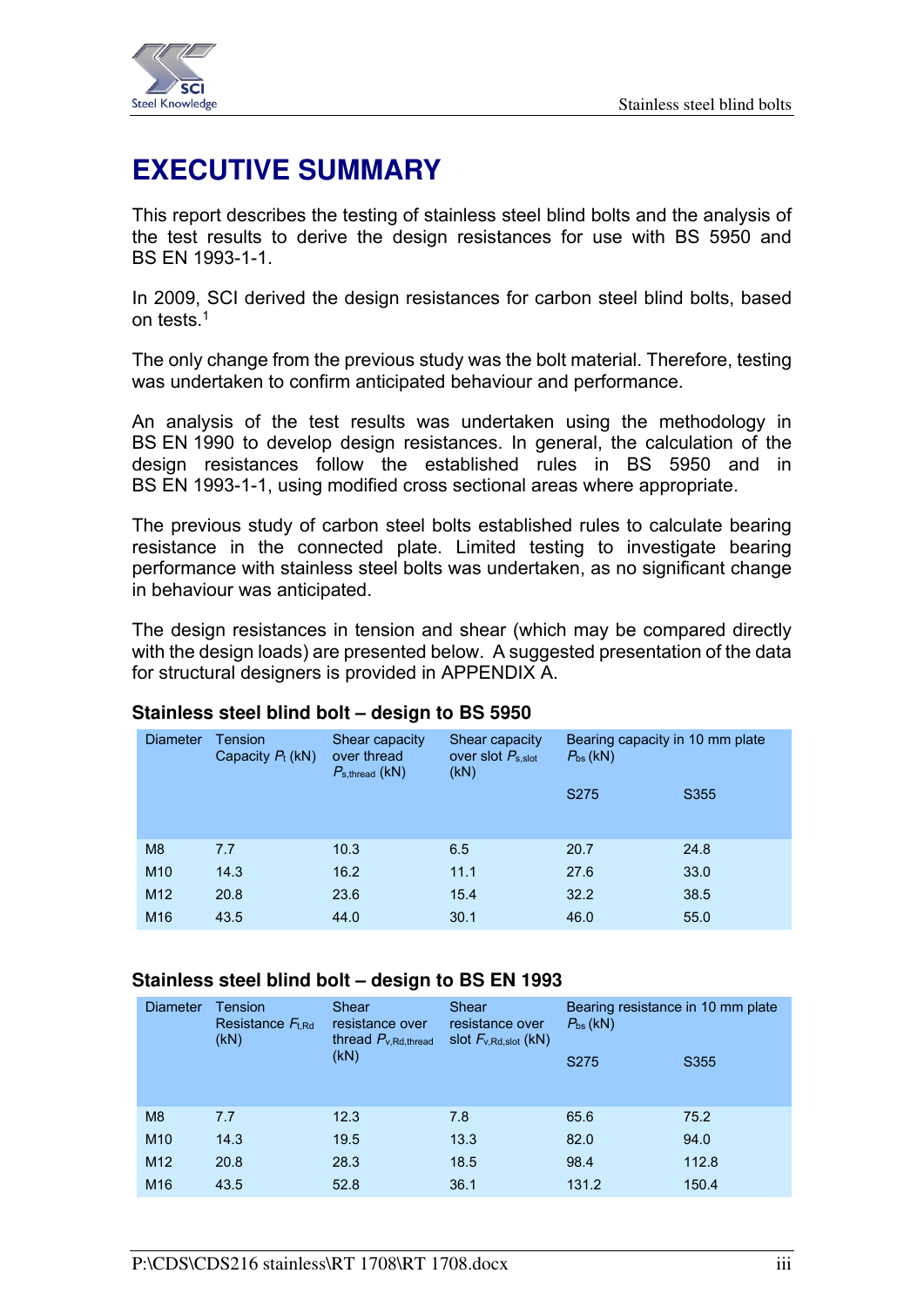

It is recommended that for bearing, and for combined shear and tension, the rules for ordinary bolts as given in the design Standards may be adopted, respecting the reduced resistances given above.

In connections to thin material, such as the walls of hollow sections, the bending resistance or the deformation of the plate is likely to govern the resistance of the connection. The resistances presented in this report are for the bolt alone.

This report has been prepared by Mr David Brown of the SCI.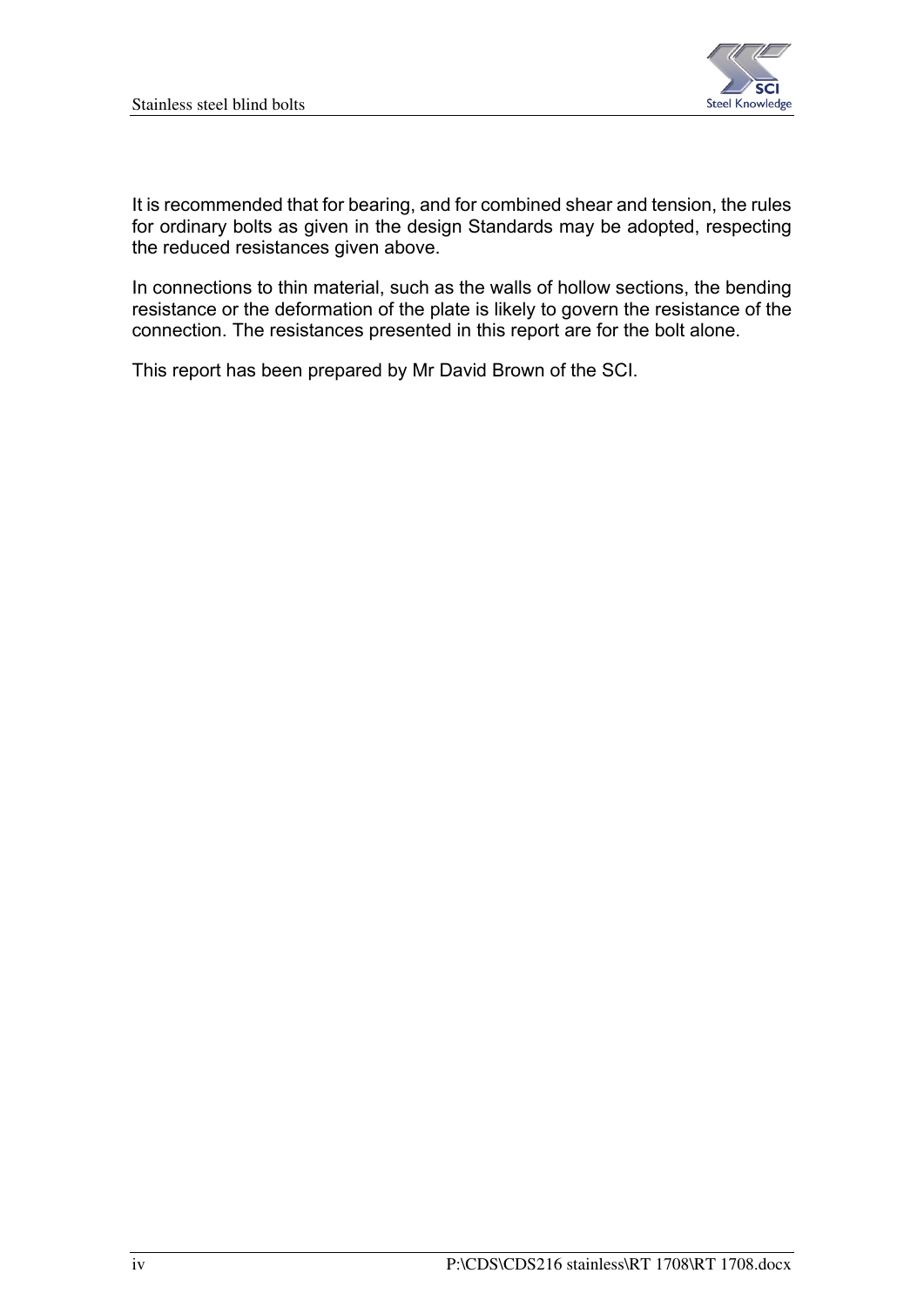

#### **Contents**

|                |                                                                                                                                                                                                                                                           | Page No                          |
|----------------|-----------------------------------------------------------------------------------------------------------------------------------------------------------------------------------------------------------------------------------------------------------|----------------------------------|
|                | <b>EXECUTIVE SUMMARY</b>                                                                                                                                                                                                                                  | iij                              |
| $\overline{2}$ | <b>INTRODUCTION</b><br>2.1 Blind Bolts<br>2.2<br><b>Bolt dimensions</b>                                                                                                                                                                                   | 7<br>$\overline{7}$<br>8         |
| 3              | <b>TEST PROGRAMME</b><br>3.1<br><b>Tension tests</b><br>3.2 Shear tests<br>3.3 Bearing tests<br>3.4 Plate and bolt material tests                                                                                                                         | 10<br>10<br>11<br>12<br>13       |
| 4              | <b>TEST RESULTS</b><br>4.1 Tension tests<br>4.2 Shear tests<br>4.3 Bearing tests<br>4.4 Plate material tests<br>4.5 Bolt material tests                                                                                                                   | 14<br>14<br>16<br>18<br>19<br>19 |
| 5              | BOLT RESISTANCE ACCORDING TO DESIGN STANDARDS<br>5.1 Tension resistance<br>5.2 Shear resistance<br>5.3<br>Bearing resistance                                                                                                                              | 21<br>21<br>22<br>22             |
| 6              | <b>DERIVATION OF DESIGN VALUES</b><br>6.1<br><b>Tension resistance</b><br>6.2 Shear resistance for use with BS EN 1993-1-4<br>6.3 Shear resistance for use with BS 5950<br>6.4 Bearing resistance<br>6.5<br>Design of bolts in combined tension and shear | 24<br>24<br>26<br>28<br>30<br>34 |
|                | <b>REFERENCES</b>                                                                                                                                                                                                                                         | 35                               |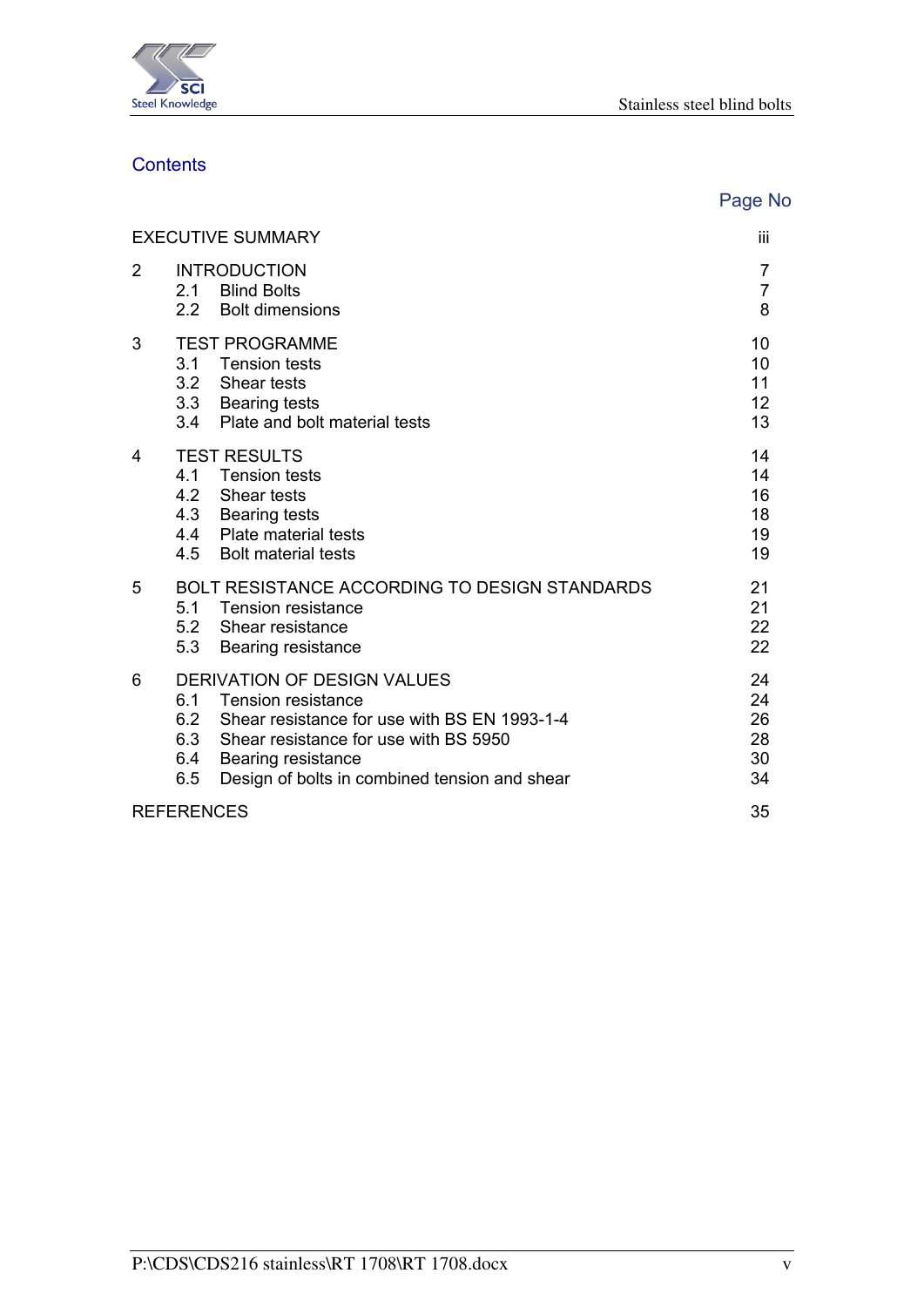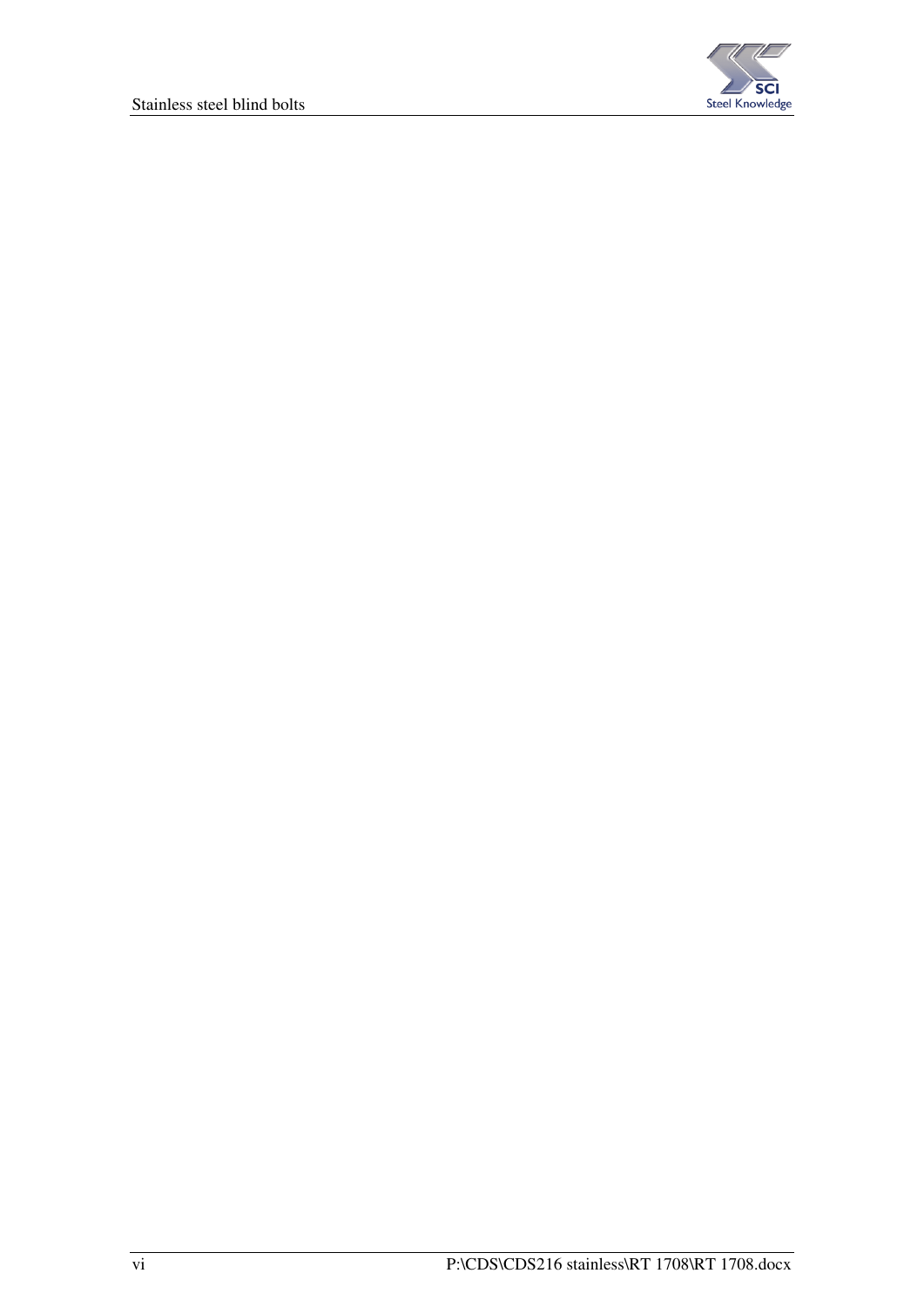

# **2 INTRODUCTION**

The Blind Bolt Company supply blind bolts in both carbon steel and stainless steel. Design resistances for carbon steel bolts were determined by testing and analysis by the SCI in 2009.<sup>1</sup>

The Blind Bolt Company engaged SCI to complete a similar exercise for stainless steel bolts. In developing the test program, it was recognised that apart from the influence of the basic bolt material, similar performance was anticipated. A test programme was therefore developed to confirm anticipated behaviour with sufficient data to establish design resistances following the procedures in BS EN 1990.<sup>2</sup>

### **2.1 Blind Bolts**

A stainless steel blind bolt is illustrated in Figure 2.1. The bolts are used in a horizontal orientation.

The bolt shank has a machined slot, within which a rotating 'toggle' is positioned and retained by a pin, about which the toggle can rotate in one direction. The toggle cannot rotate in the opposing direction due to the shape of the toggle and the stepped slot machined in the bolt shank.

After inserting the bolt through the supporting material, the bolt is turned 180°, which allows the toggle to turn through 90° under the action of gravity forming a perpendicular stop inside the supporting structure. A mark on the end of the bolt indicates the orientation of the bolt, and a special tool can be inserted longitudinally through machined slots on the outside of the bolt shank to confirm that the toggle has rotated.

The nut can then be tightened in the normal way. The bolts are not intended to be used as pre-loaded assemblies.

It should be emphasised that due to the special shape of the toggle and machined slot, tension force in the bolt is transferred by bearing between the toggle and the bolt shank. The pivot pin plays no part in transferring load.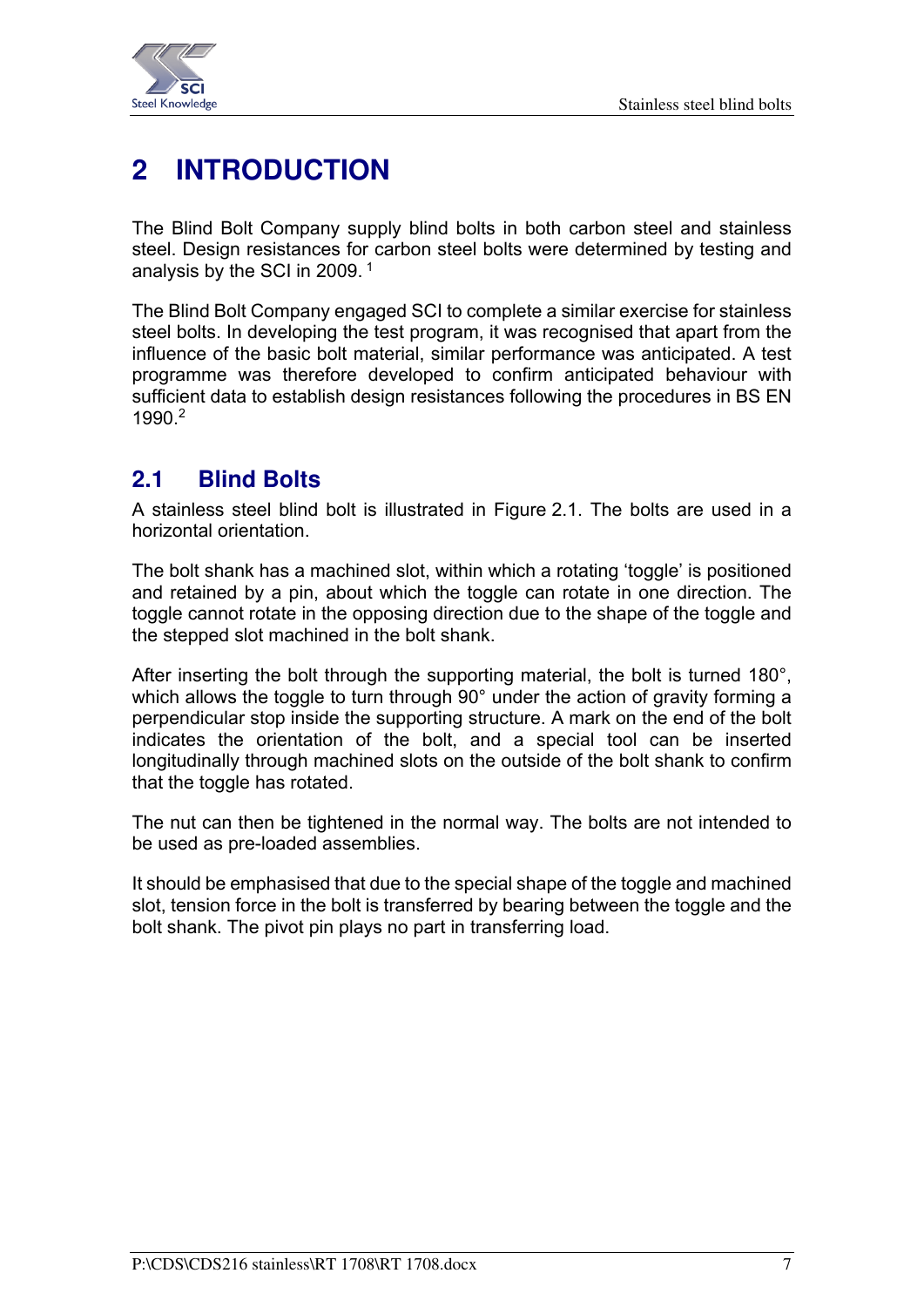



**Figure 2.1 Stainless steel blind bolt** 

Stainless steel toggle bolts are supplied in property class 70 material to BS EN ISO 3506<sup>3</sup>. The minimum ultimate tensile strength is 700 N/mm<sup>2</sup>.

Stainless steel toggle bolts are available in the following diameters:

M8, M10, M12 and M16.

### **2.2 Bolt dimensions**

Table 2.1 gives the area of material at the slot, Aslot, and the area of material where the pin is located,  $A_{pin}$ .

| <b>Bolt</b>     | <b>Nominal</b><br>diameter, $d$ c (mm)<br>(mm) | Slot width, | Pin<br>diameter, p<br>(mm) | $A_{slot}$ (mm <sup>2</sup> ) | $A_{pin}$ (mm <sup>2</sup> ) |
|-----------------|------------------------------------------------|-------------|----------------------------|-------------------------------|------------------------------|
| M <sub>8</sub>  | 8                                              | 3.5         | 1.6                        | 23.2                          | 16.1                         |
| M <sub>10</sub> | 10                                             | 4           | 1.6                        | 39.6                          | 30.1                         |
| M12             | 12                                             | 5           | 1.6                        | 54.9                          | 43.7                         |
| M <sub>16</sub> | 16                                             | 6           | 1.6                        | 107.4                         | 91.4                         |

**Table 2.1 Bolt dimensions** 

The areas in Table 2.1 have been calculated using the following expression: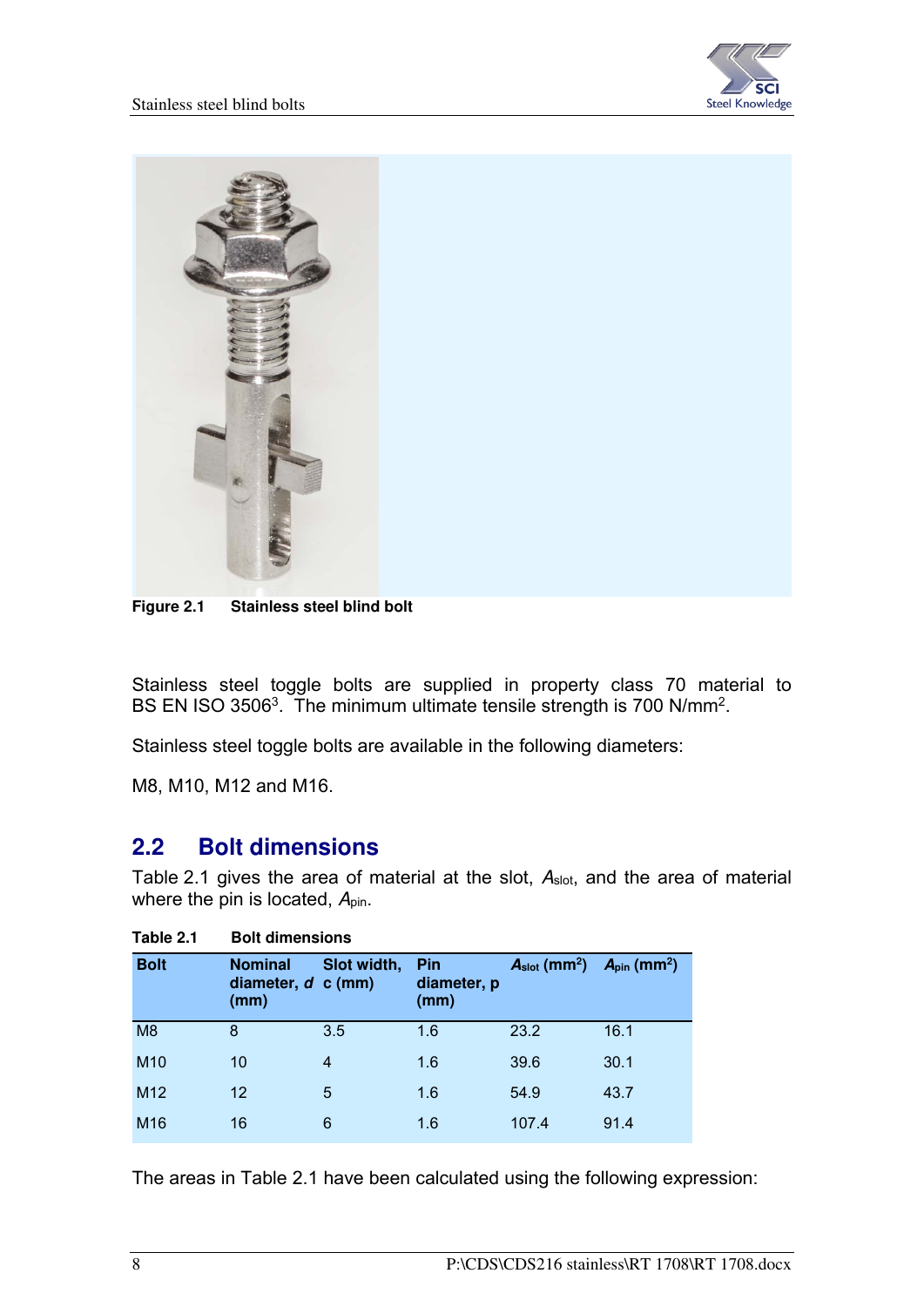

$$
A_{\text{pin}} = \frac{\pi d^2}{4} - \left(\frac{cd\cos\theta}{2} + \frac{d^2\theta}{2}\right) - \left(\frac{pd\cos\phi}{2} + \frac{d^2\phi}{2} - pc\right)
$$
  

$$
\sin\theta = \frac{c}{d}; \sin\phi = \frac{p}{d}
$$

 $A<sub>slot</sub>$  uses the same expression, but with  $p = 0$ .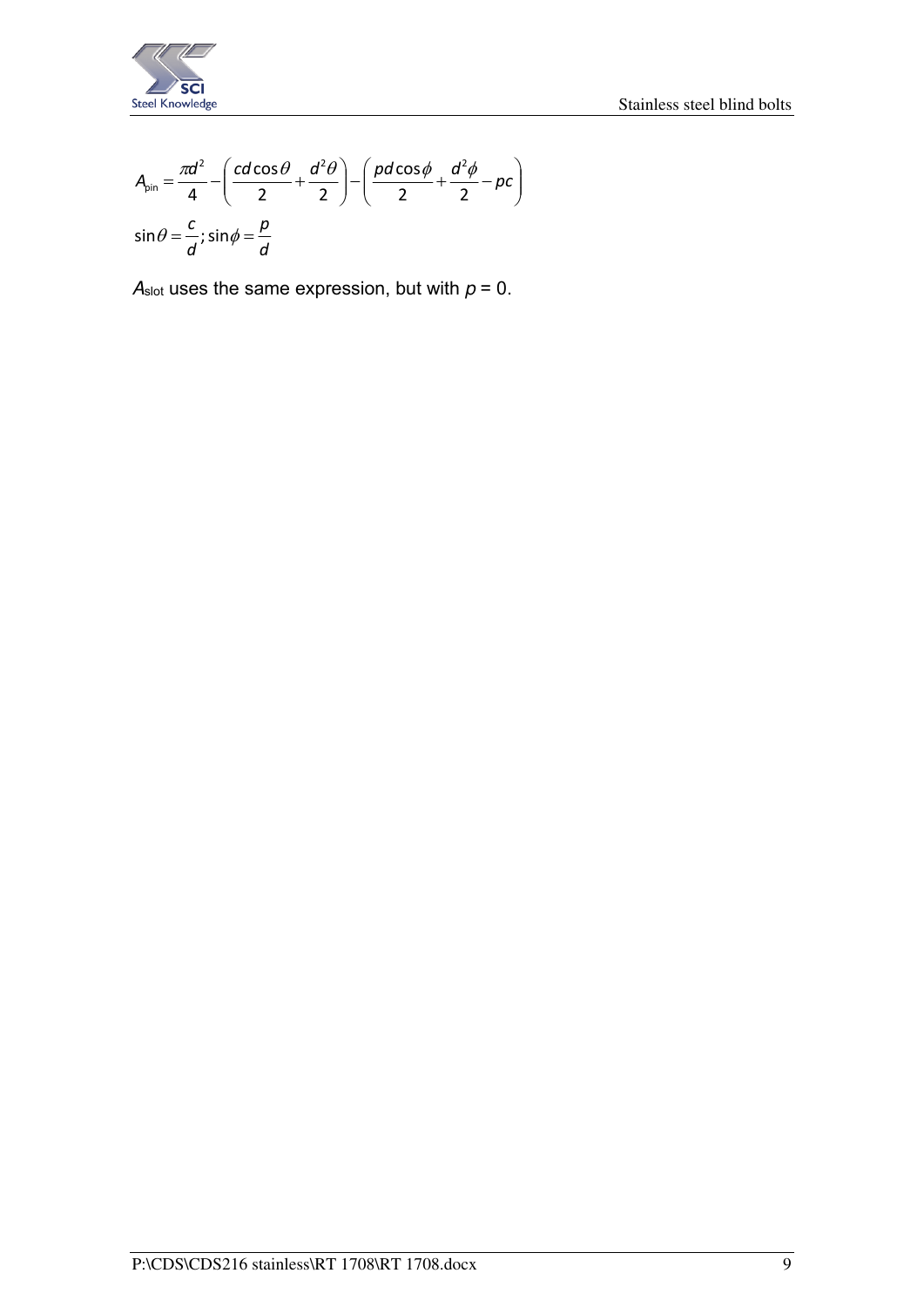

# **3 TEST PROGRAMME**

The physical testing was carried out by Intertek NDT of Derby.

All testing was completed in a test machine capable of working either in compression or testing.

# **3.1 Tension tests**

Tension tests were completed in the apparatus shown in Figure 3.1. The test is effectively two U-shaped fabrications, with the bolt to be tested connecting the two parts. The arrangement is tested in compression, which produces tension in the bolt.



**Figure 3.1 Test arrangement – tension tests** 

A bolt after fracture is shown in Figure 3.2. The fracture is located at the smallest cross section, where the pivot pin is located.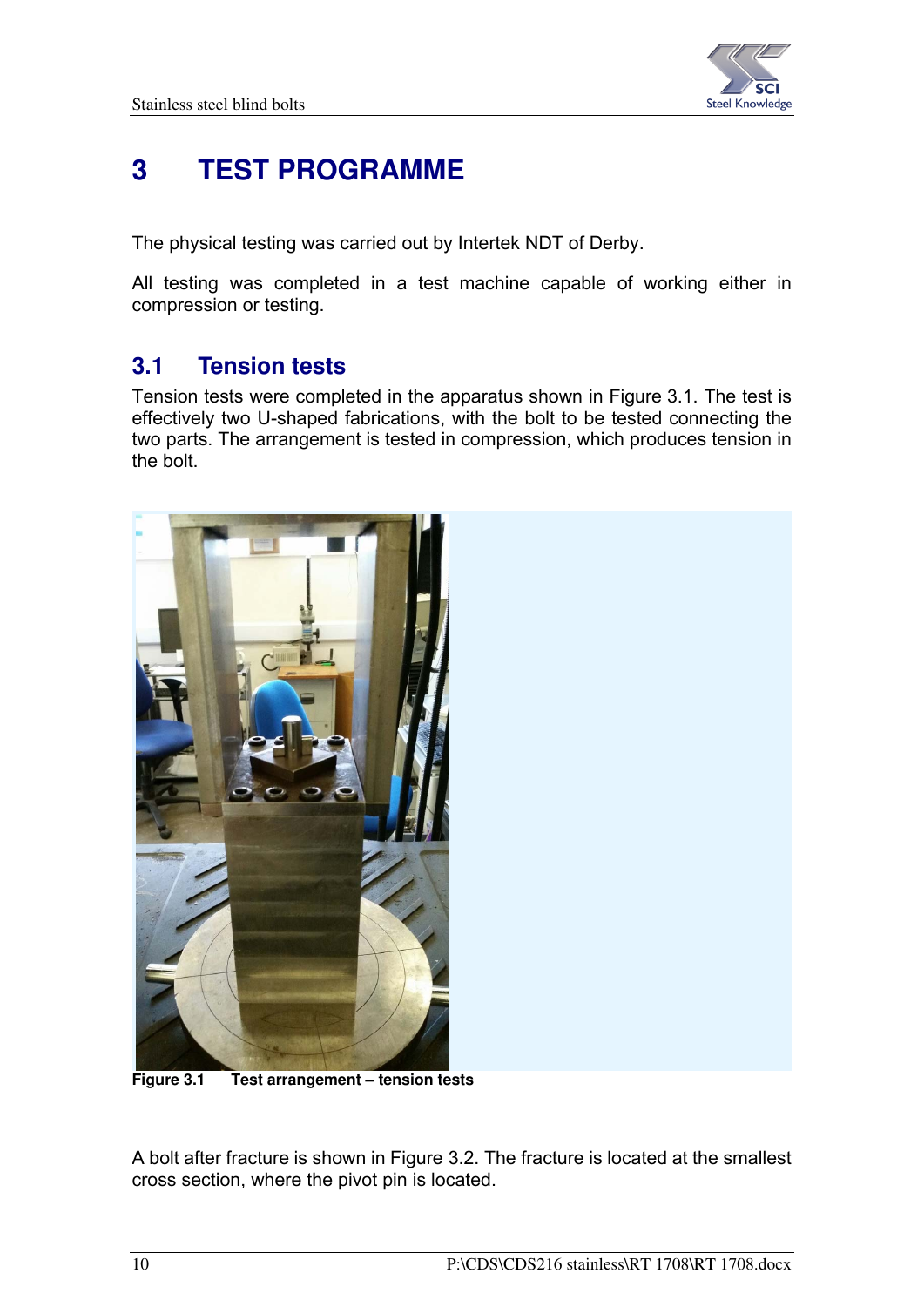



**Figure 3.2 Completed tension test** 

M10 and M16 bolts were tested in tension. Five tests were completed for each diameter.

#### **3.2 Shear tests**

The test arrangement for bolt shear is shown in Figure 3.3. The plates are of high strength material, and sized to ensure that the shear plane is located within the slotted length of the bolt. In Figure 3.3, a specially prepared bolt has been used with a slot, but no toggle.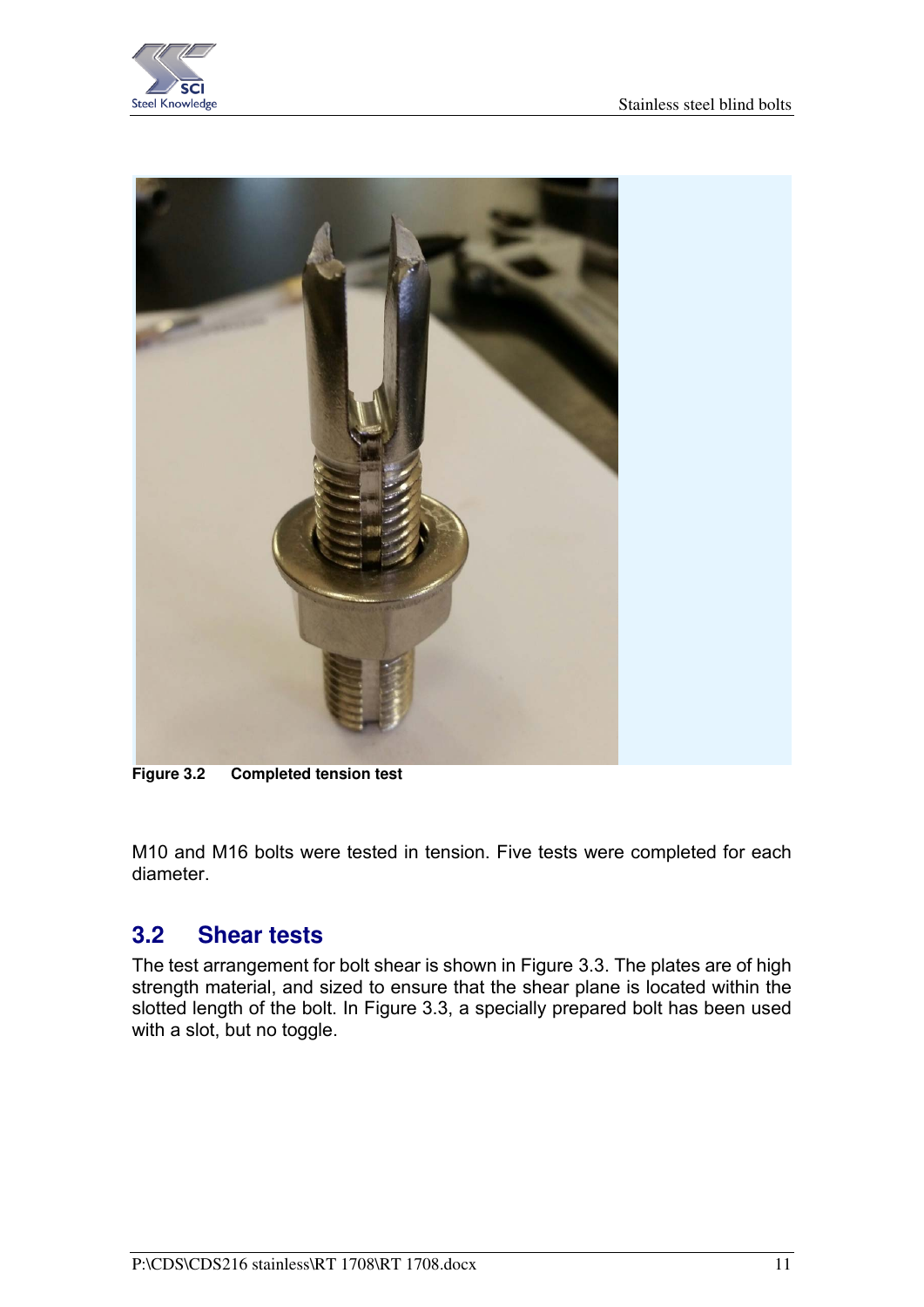



**Figure 3.3 Shear tests** 

M10 and M16 bolts were tested in shear. Five tests were completed for each diameter.

#### **3.3 Bearing tests**

The test arrangement for bearing resistance is shown in Figure 3.4. The two external plates are relatively thick, and of high strength steel to minimise any deformation. The central plate of interest is located within the slotted length of the bolt.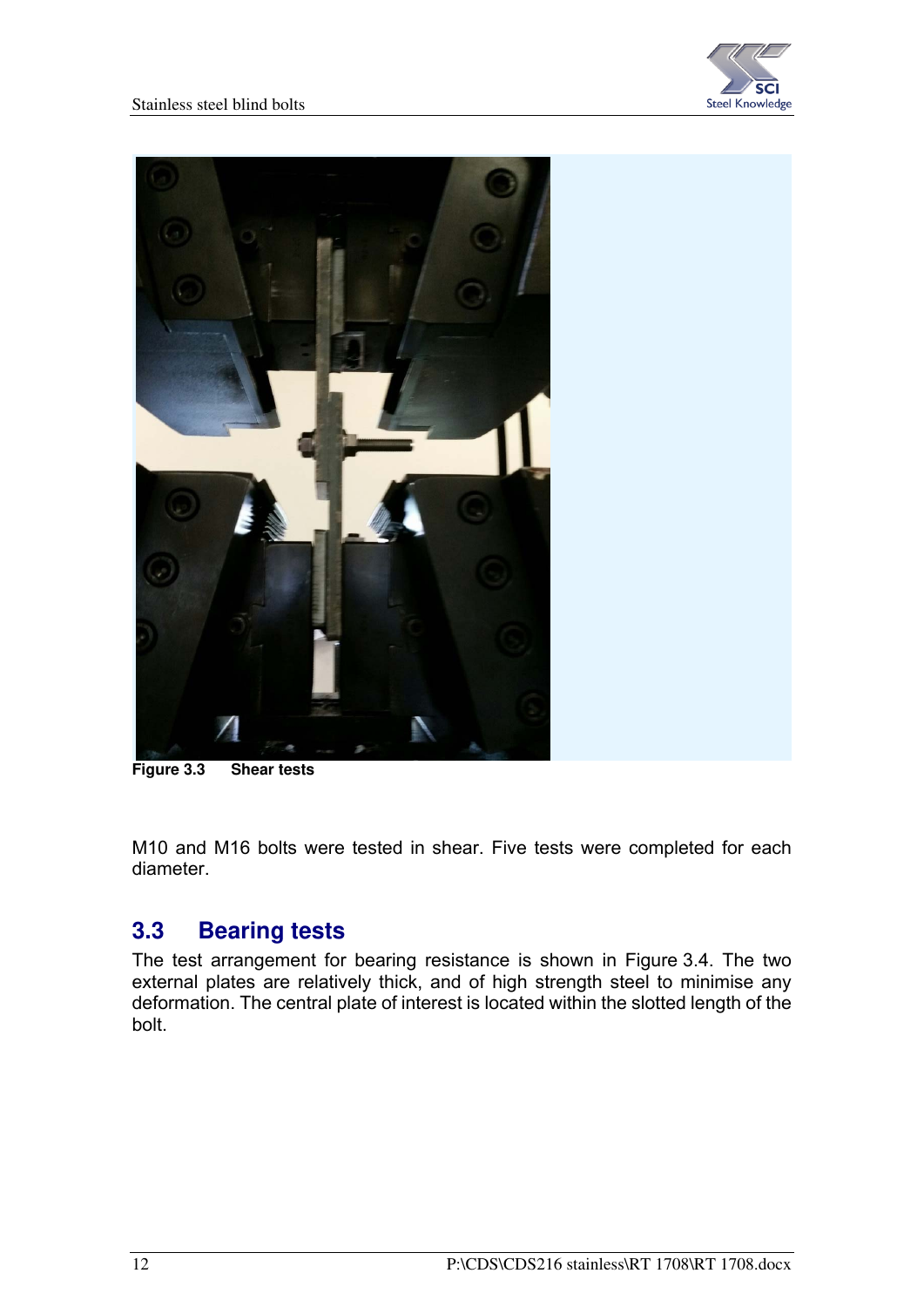



**Figure 3.4 Bearing tests** 

The previous tests on carbon steel blind bolts had shown that the bearing resistance exceeded that calculated in accordance with design Standards BS 5950 and BS EN 1993-1-1. The design resistance was therefore conservatively based on the calculated value in accordance with the design Standards. Because no change in performance was anticipated (as the bolt geometry is identical), only limited bearing tests were completed.

Four tests were undertaken with M12 bolts in 5 mm thick S275 material.

Two tests were undertaken with M12 bolts in 10 mm thick S355 material.

### **3.4 Plate and bolt material tests**

Coupon tests were completed to determine the strength of the steel plates used in the bearing tests and the strength of the stainless steel bolts.

Nine tests were completed on the stainless steel bolts.

Three tests were completed on the 5 mm S275 plate and three tests on the 10 mm S355 plate.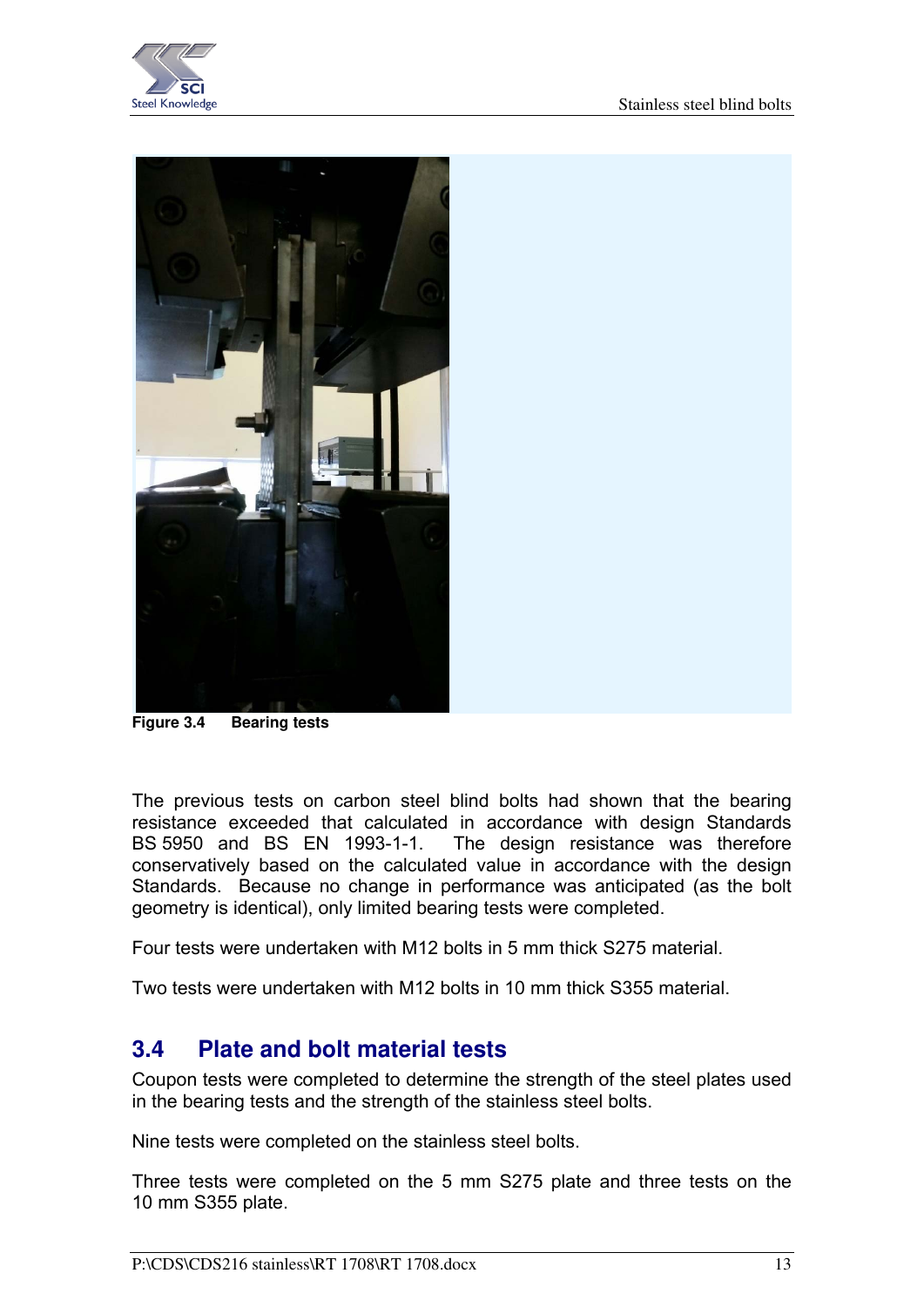

# **4 TEST RESULTS**

# **4.1 Tension tests**

The load displacement plots for the M10 and M16 stainless steel blind bolts are shown in Figure 4.1 and Figure 4.2 respectively.



**Figure 4.1 M10 tension tests**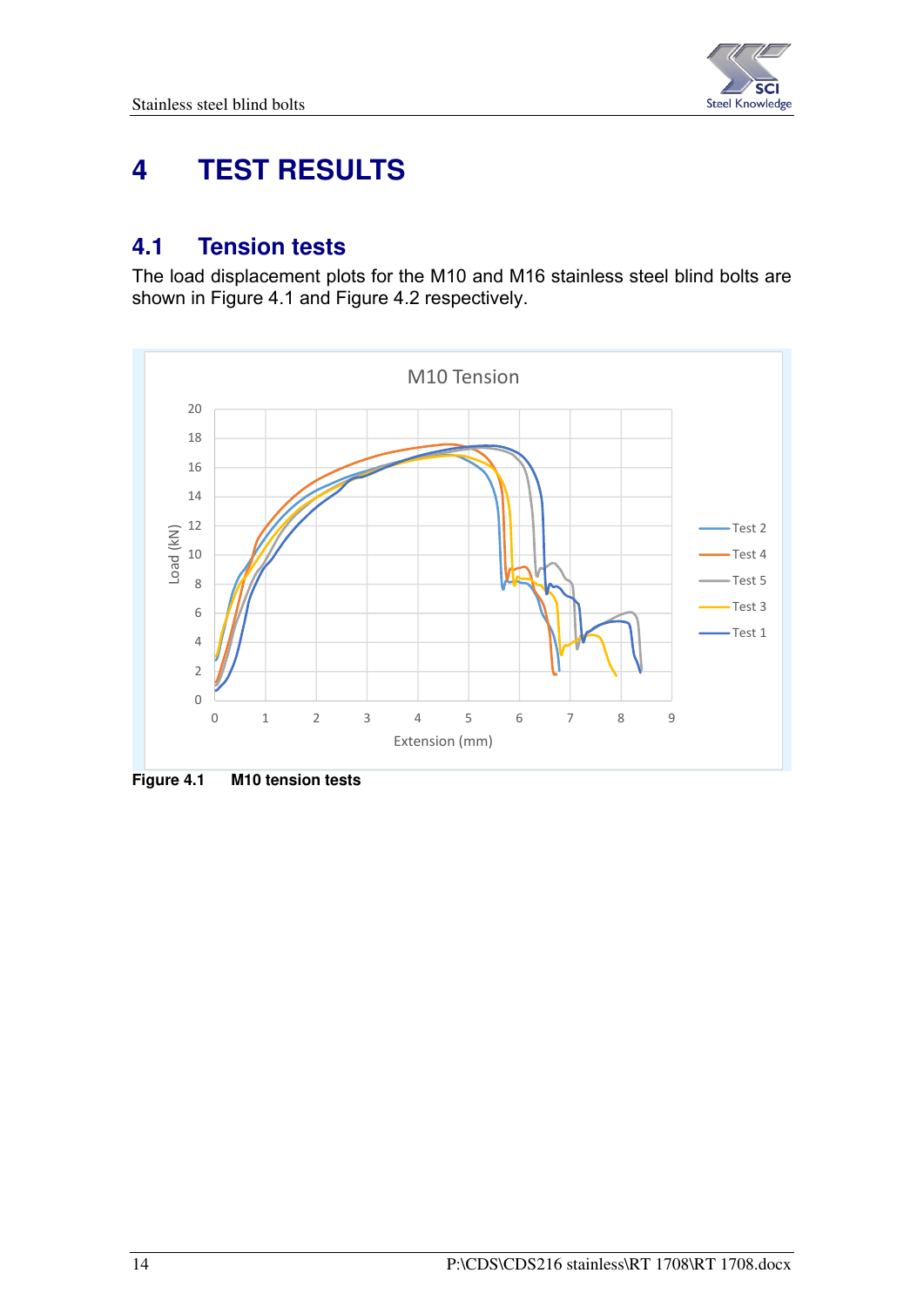



**Figure 4.2 M16 tension tests** 

The ultimate resistances are reported in Table 4.1.

| <b>Bolt</b> | <b>Test number</b>      | Failure load (kN) |
|-------------|-------------------------|-------------------|
| M10         | $\overline{1}$          | 17.5              |
|             | $\overline{2}$          | 16.87             |
|             | 3                       | 16.84             |
|             | $\overline{\mathbf{4}}$ | 17.60             |
|             | 5                       | 17.36             |
| M16         | $\overline{1}$          | 58.67             |
|             | $\overline{2}$          | 56.09             |
|             | 3                       | 57.90             |
|             | $\overline{\mathbf{4}}$ | 56.09             |
|             | 5                       | 59.81             |

| Table 4.1 | <b>Tension resistance</b> |
|-----------|---------------------------|
|           |                           |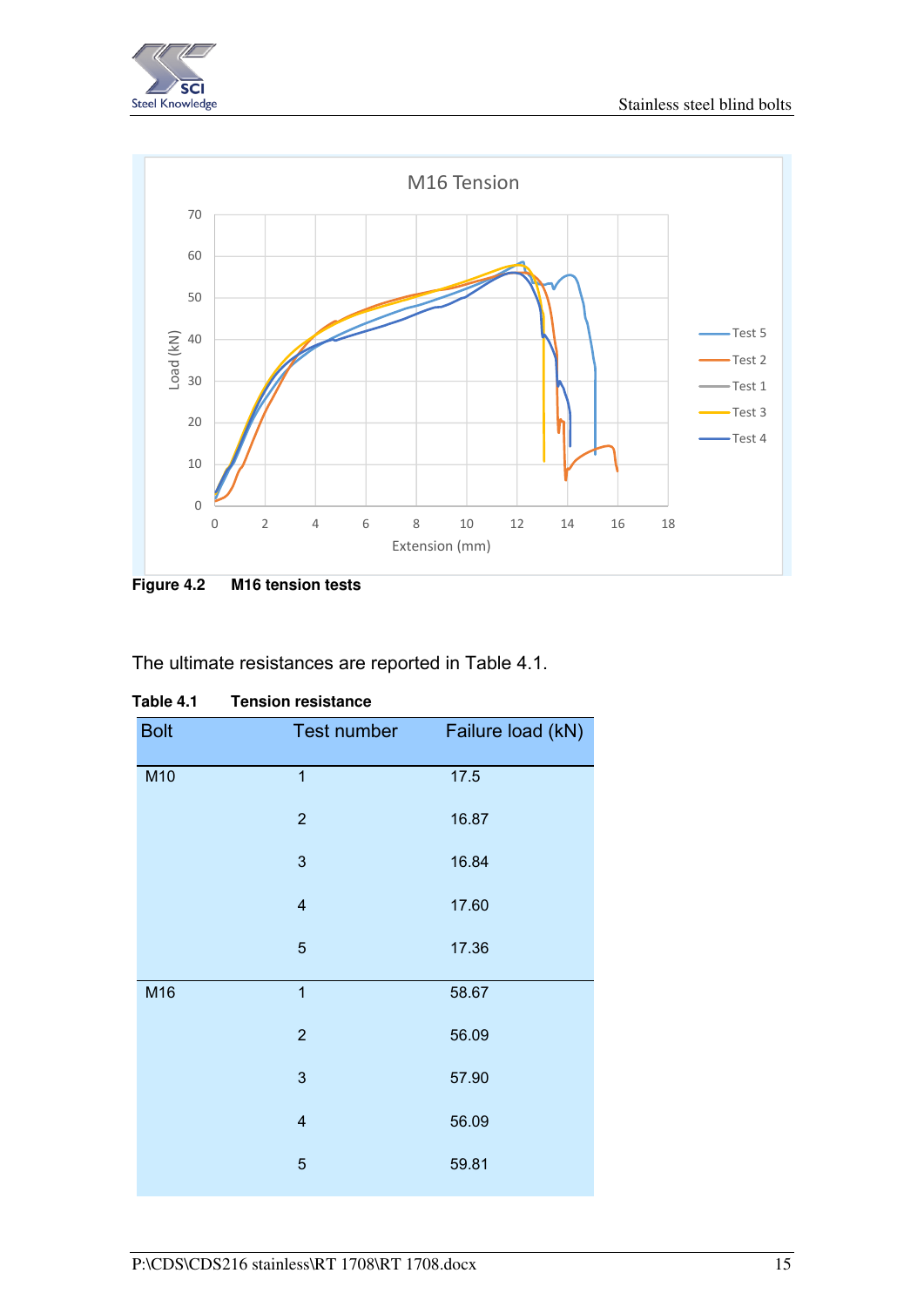

# **4.2 Shear tests**

The load displacement plots for the M10 and M16 stainless steel blind bolts are shown in Figure 4.3 and Figure 4.4 respectively.



**Figure 4.3 M10 shear tests**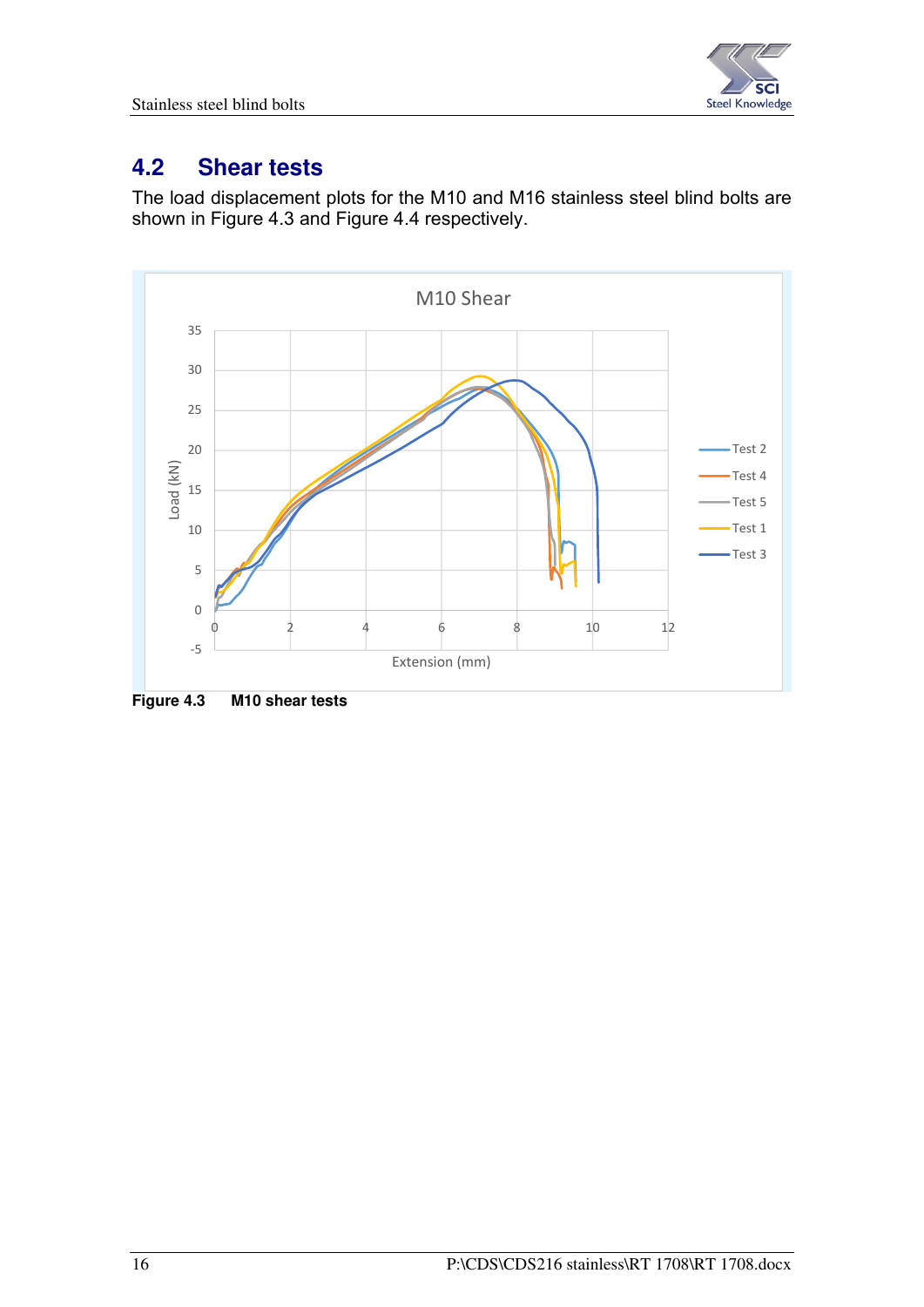



**Figure 4.4 M16 shear tests** 

The ultimate resistances are reported in Table 4.2.

| <b>Bolt</b> | Test number             | Failure load (kN) |
|-------------|-------------------------|-------------------|
| M10         | $\overline{1}$          | 29.31             |
|             | $\overline{2}$          | 27.89             |
|             | $\mathbf{3}$            | 28.77             |
|             | $\overline{\mathbf{4}}$ | 27.77             |
|             | 5                       | 27.96             |
| M16         | $\overline{1}$          | 67.60             |
|             | $\overline{2}$          | 65.56             |
|             | 3                       | 66.29             |
|             | $\overline{\mathbf{4}}$ | 66.54             |
|             | $\overline{5}$          | 64.05             |

| Table 4.2 | <b>Shear resistance</b> |
|-----------|-------------------------|
|-----------|-------------------------|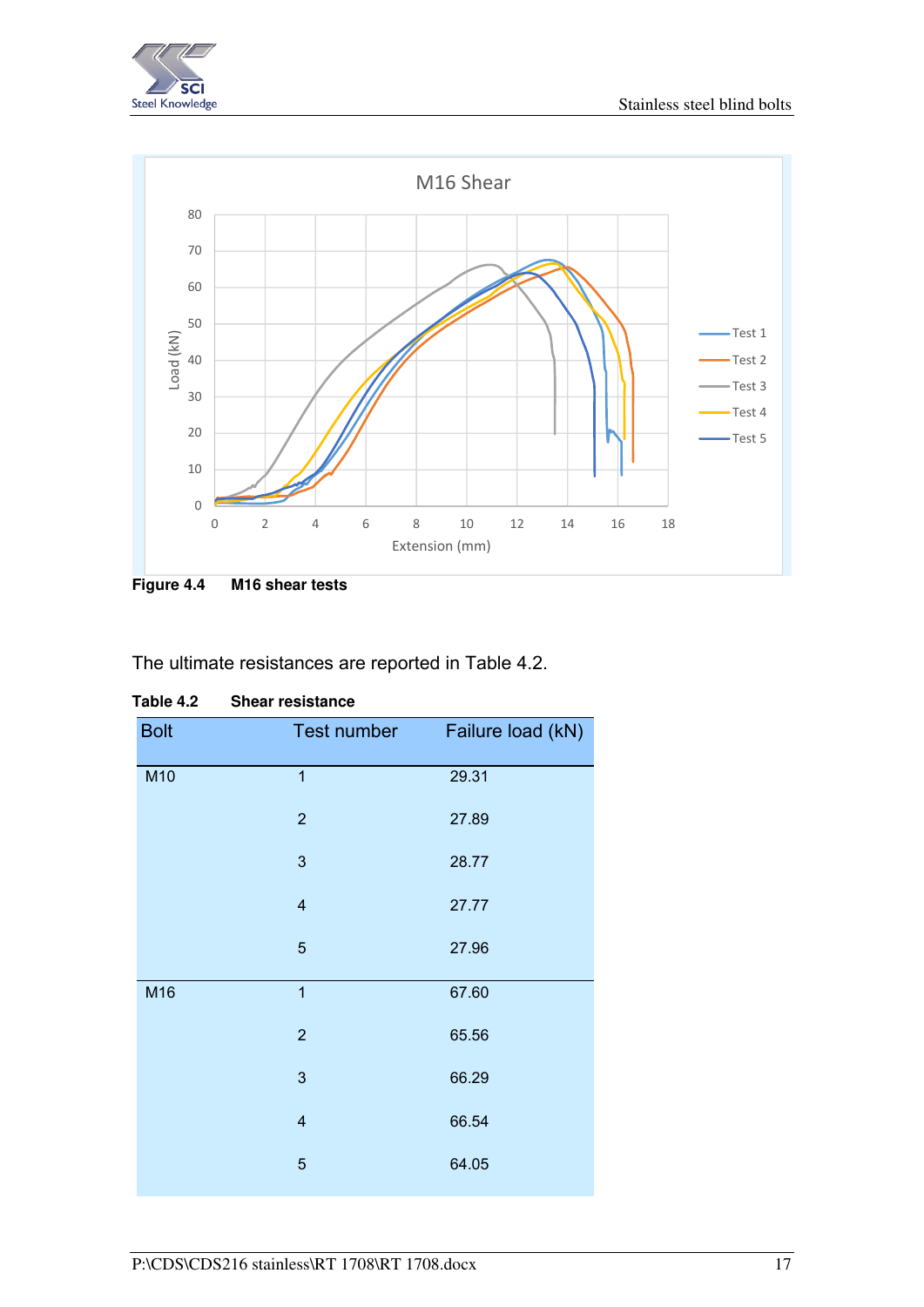

# **4.3 Bearing tests**

The load displacement plots for the M12 stainless steel blind bolts in 5 mm S275 and 10 mm S355 material are shown in Figure 4.5 and Figure 4.6 respectively



**Figure 4.5 M12 in 5 mm S275**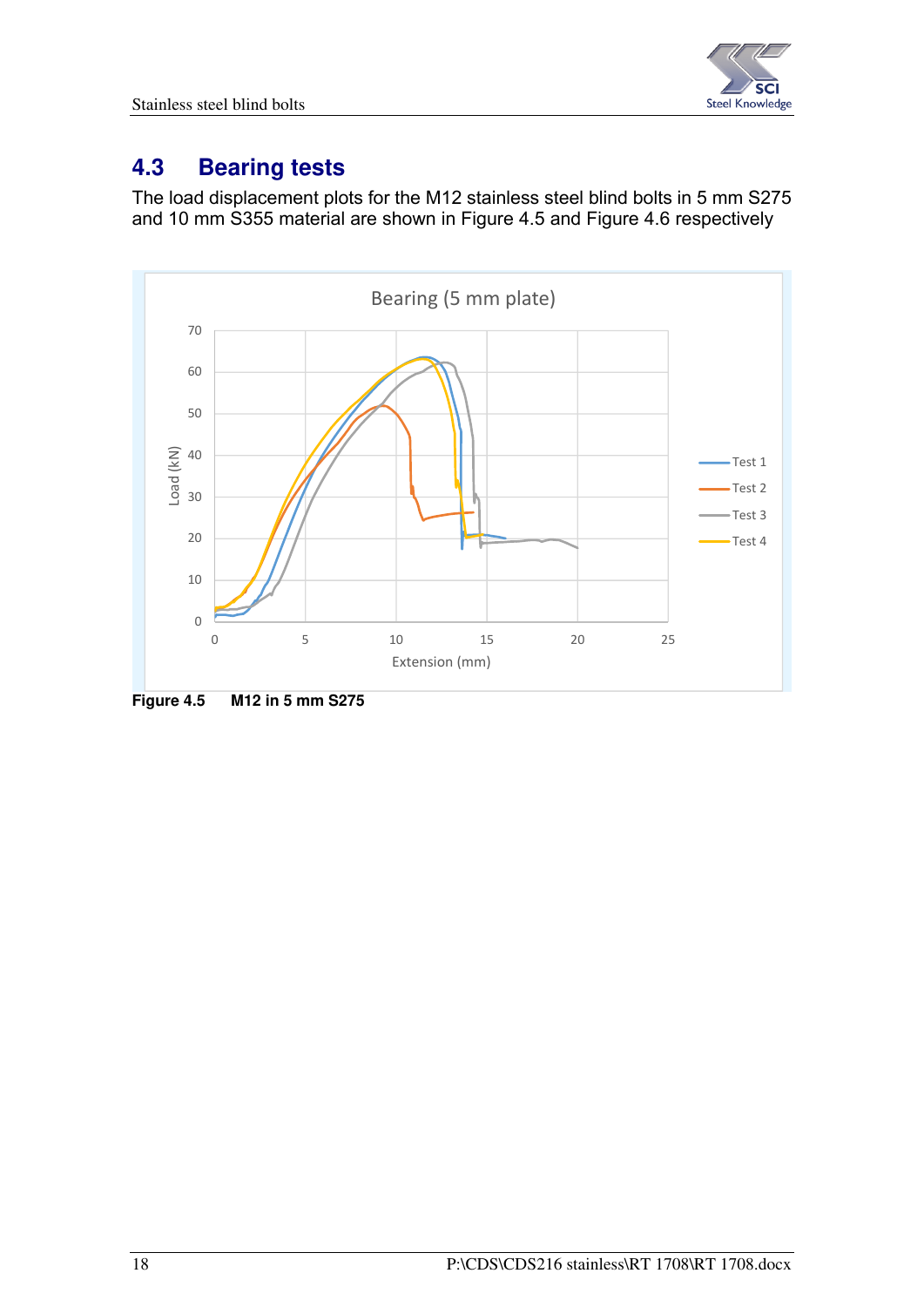



**Figure 4.6 M12 in 10 mm S355** 

# **4.4 Plate material tests**

The results of the coupon tests on the 5 mm and 10 mm plate used in the bearing tests are reported in Table 4.3.

| Taple 4.3       | Plate material tests |                             |
|-----------------|----------------------|-----------------------------|
| <b>Material</b> | <b>Test</b>          | Ultimate strength $(N/mm2)$ |
| 5 mm S275       | 1                    | 485                         |
|                 | 2                    | 485                         |
|                 | 3                    | 488                         |
| 10 mm S355      | 1                    | 572                         |
|                 | 2                    | 572                         |
|                 | 3                    | 575                         |
|                 |                      |                             |

**Table 4.3 Plate material tests** 

# **4.5 Bolt material tests**

The results of the tests on the stainless steel bolts are reported in Table 4.4.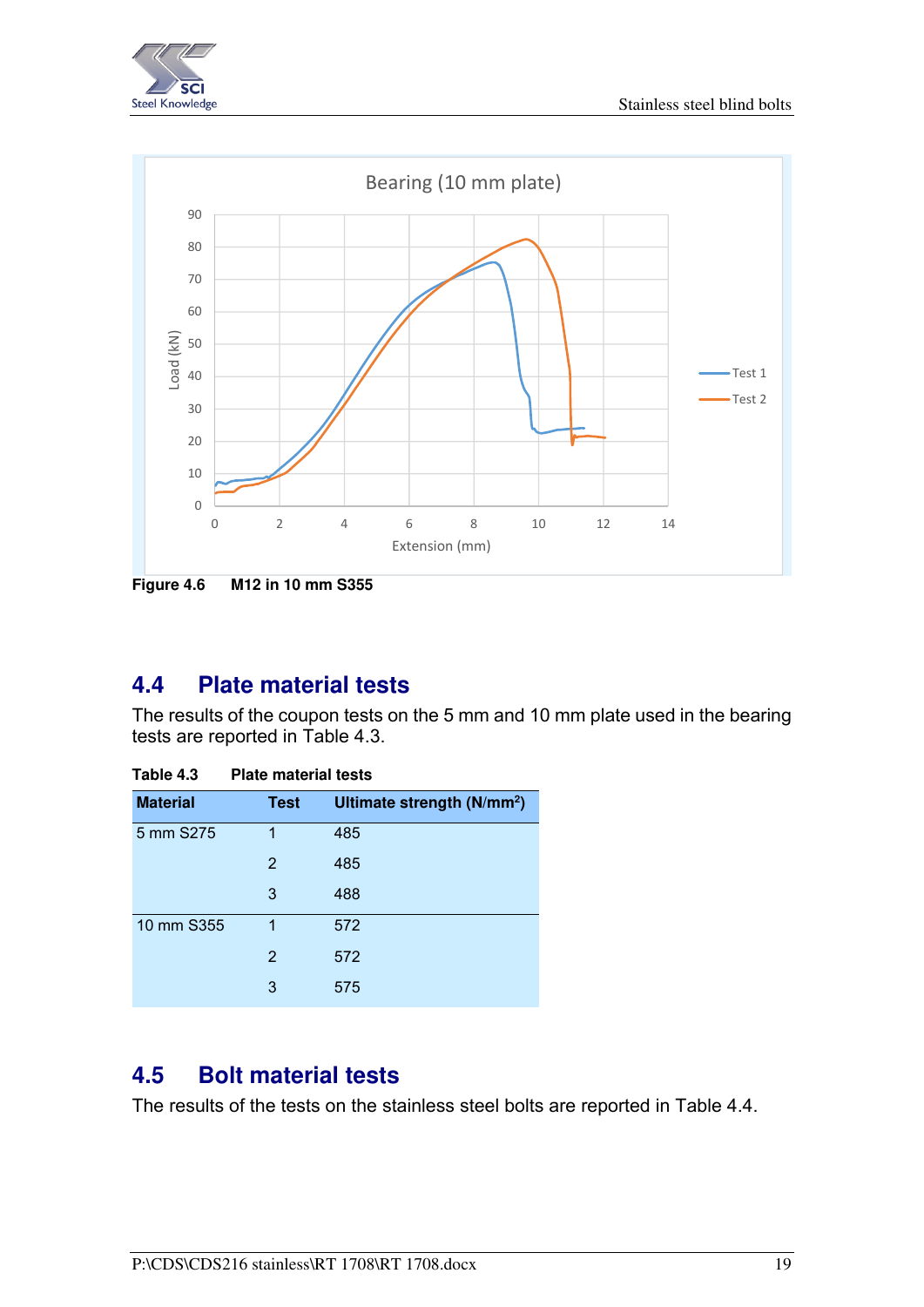

| Table 4.4   | <b>DOIL Material tests</b> |                                        |
|-------------|----------------------------|----------------------------------------|
| <b>Bolt</b> | <b>Test</b>                | Ultimate strength (N/mm <sup>2</sup> ) |
| M10         | 1                          | 797                                    |
| M12         | 1                          | 801                                    |
|             | $\overline{2}$             | 759                                    |
|             | 3                          | 847                                    |
| M16         | 1                          | 744                                    |
|             | $\overline{2}$             | 797                                    |
|             | 3                          | 766                                    |
|             |                            |                                        |

#### **Table 4.4 Bolt material tests**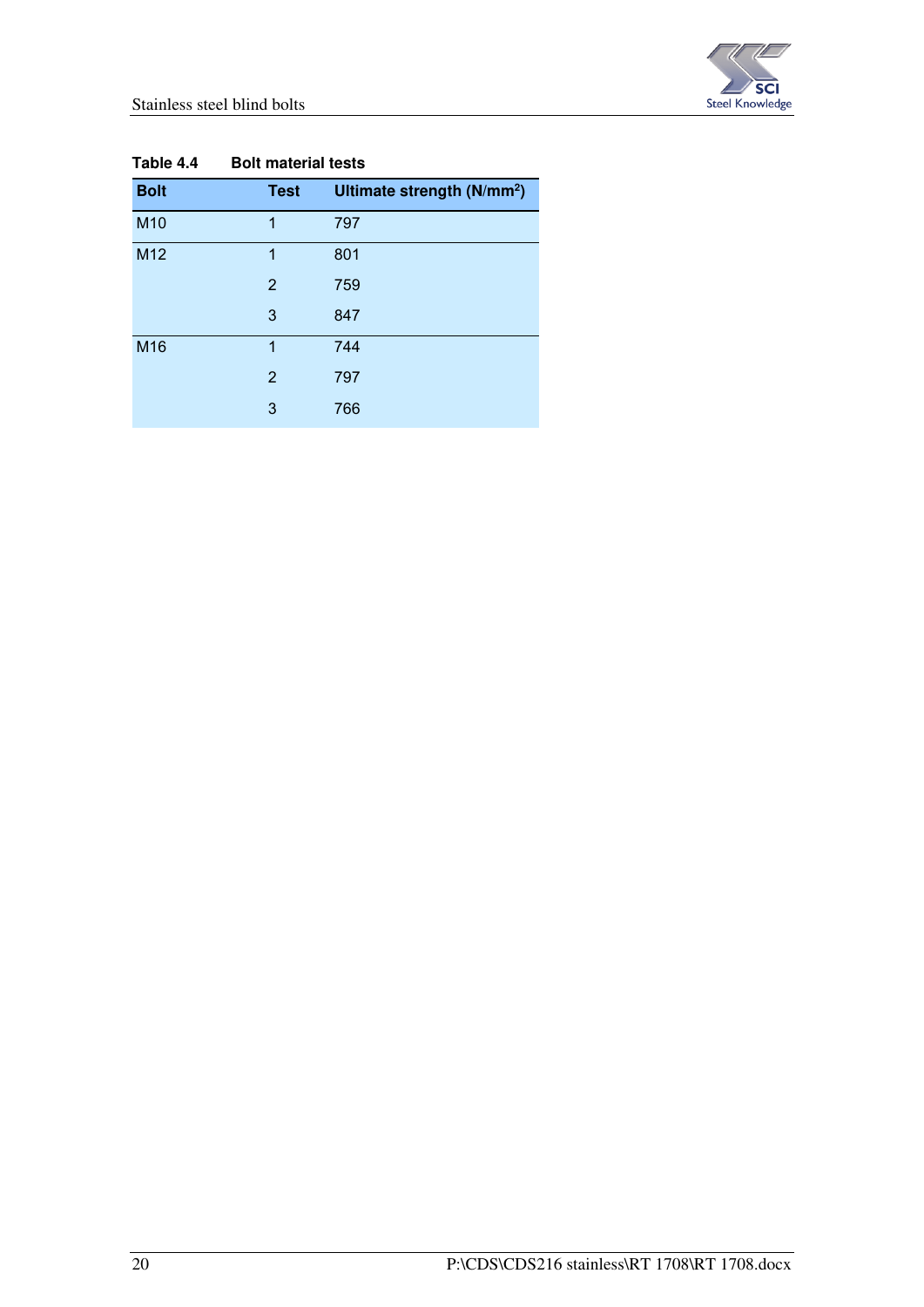

# **5 BOLT RESISTANCE ACCORDING TO DESIGN STANDARDS**

The following sections summarise the resistance expressions in BS 5950 and in BS EN 1993-1-8. BS EN 1993-1-4<sup>4</sup> provides supplementary rules for stainless steel, including specific rules for the bearing resistance and the shear resistance of stainless steel bolts.

# **5.1 Tension resistance**

#### **5.1.1 BS 5950**

The tension resistance of bolts is given by:

$$
P_{t} = p_{t} A_{t}
$$

where:

- $P_t$  is the tension capacity.
- $A<sub>t</sub>$  is the tensile stress area of the bolt.
- $p_t$  is the tension strength of the bolt, = 0.7 $U_b$ .
- $U<sub>b</sub>$  is the specified minimum tensile strength of the bolt (700 N/mm<sup>2</sup> for class 70 stainless steel).

#### **5.1.2 BS EN 1993-1-8**

The tension resistance of bolts is given by:

$$
F_{\rm t, Rd} = \frac{k_{2} f_{\rm ub} A_{\rm s}}{\gamma_{\rm M2}}
$$

where:

| $F_{t.Rd}$      | is the tension resistance.                                                         |
|-----------------|------------------------------------------------------------------------------------|
| k <sub>2</sub>  | $= 0.9$ for non-countersunk bolts.                                                 |
| $A_{\rm s}$     | is the tensile stress area of the bolt.                                            |
| $f_{\text{ub}}$ | is the ultimate strength of the bolt $(700 \text{ N/mm}^2)$ for class 70 stainless |
|                 | steel).                                                                            |
|                 |                                                                                    |

 $<sub>10M2</sub>$  = 1.25, from the UK National Annex to BS EN 1993-1-8.</sub>

There is no modification in BS EN 1993-1-4 for the tension resistance of a stainless steel bolt.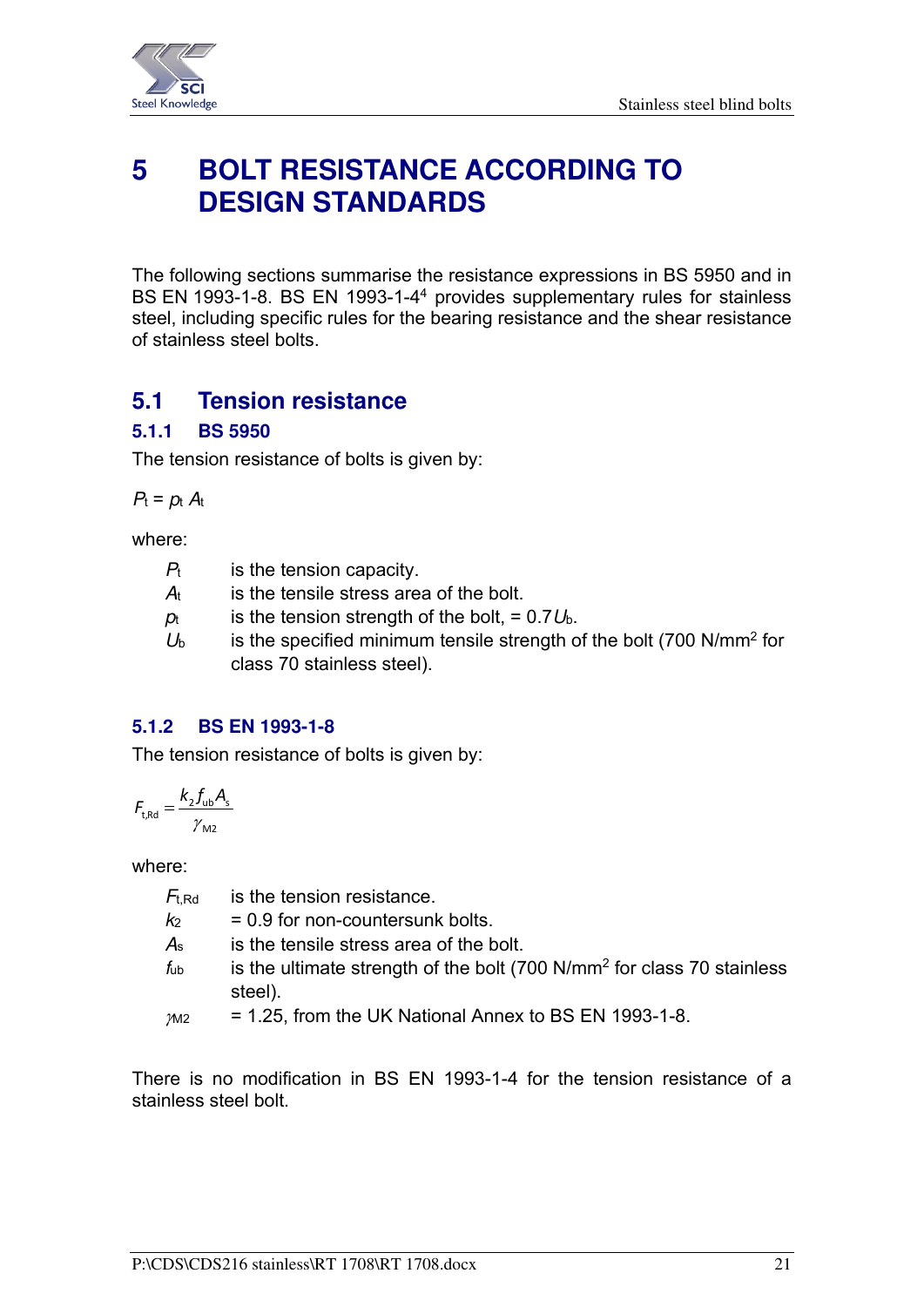



steel).

#### **5.2 Shear resistance**

#### **5.2.1 BS 5950**

The shear resistance of bolts is given by:

 $P_{\rm s} = p_{\rm sb}A_{\rm s}$ 

where:

| $P_{\rm s}$ | is the shear resistance.                                      |
|-------------|---------------------------------------------------------------|
| $A_{\rm s}$ | is the shear area of the bolt.                                |
| $p_{sb}$    | is the shear strength of the bolt = $0.4U_b$ .                |
|             | $(0.4 \times 700 = 280 \text{ N/mm}^2$ for class 70 stainless |

#### **5.2.2 BS EN 1993-1-4**

The shear resistance of bolts is given by:

$$
F_{\rm v} = \frac{\alpha_{\rm v} f_{\rm ub} A}{\gamma_{\rm M2}}
$$

where:

- $F_v$  is the shear resistance.
- $\alpha$  = 0.6 if the shear plane is in the threaded portion of the bolt.
- A is the shear area of the bolt.
- $f_{\text{ub}}$  is the ultimate strength of the bolt (700 N/mm<sup>2</sup> for class 70 stainless steel).
- $_{M2}$  = 1.25, from the UK National Annex to BS EN 1993-1-8.

It should be noted that clause 6.2(3) of BS EN 1993-1-4 states that  $\alpha_{\rm v}$  = 0.5 if the shear plane passes through the threaded portion of the bolt. This error is due to be corrected.

### **5.3 Bearing resistance**

#### **5.3.1 BS 5950**

The bearing resistance is taken as the minimum of the bearing resistance of the plate, or the bolt.

The bearing resistance of the plate is given by:

 $P_{\text{bs}} = k_{\text{bs}}dt_{\text{p}}p_{\text{bs}}$  but  $\leq 0.5k_{\text{bs}}et_{\text{p}}p_{\text{bs}}$ 

where:

 $P_{\text{bs}}$  is the bearing resistance.

 $k_{\text{bs}}$  = 1.0 for standard clearance holes.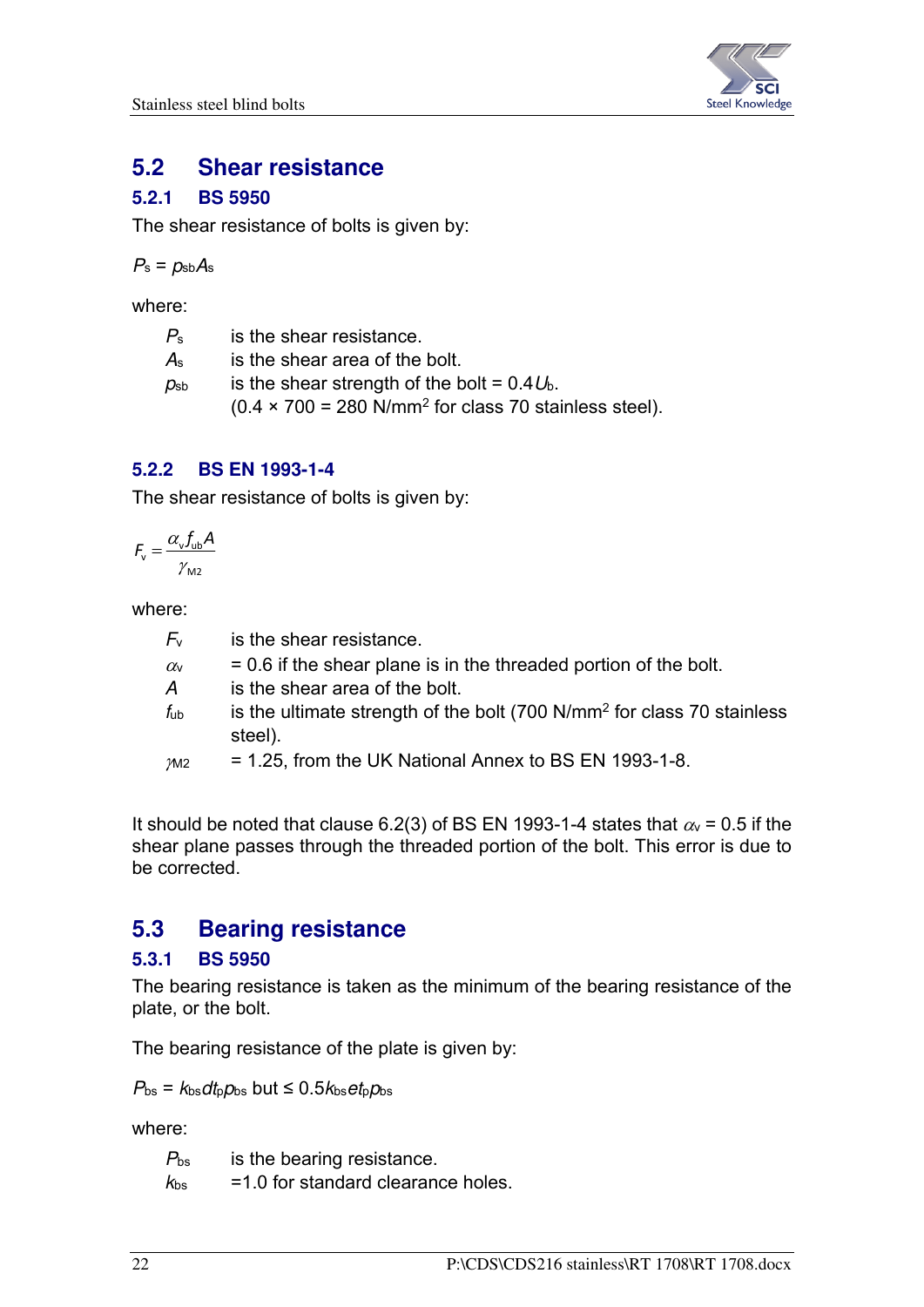

- $\rho_{\rm{bs}}$  is the bearing strength of the material, taken as 460 N/mm<sup>2</sup> for S275 and 550 N/mm<sup>2</sup> for S255.
- e is the end distance.
- $d$  is the nominal diameter of the bolt.
- $t$  is the thickness of the connected part.

Note that the BS 5950 resistance is based on limiting the deformation to 1.5 mm at working load.

#### **5.3.2 BS EN 1993-1-8**

The bearing resistance is given by:

$$
F_{\rm b, Rd} = \frac{k_{\rm 1}\alpha_{\rm b}f_{\rm u}dt}{\gamma_{\rm M2}}
$$

where:

 $F<sub>b,Rd</sub>$  is the bearing resistance.

- $k_1$  and  $\alpha_b$  depend on the geometry of the bolt group, including spacing, edge and end distances.
- $f_{\rm u}$  is the ultimate strength of the plate material.
- $d$  is the nominal bolt diameter.
- $t$  is the thickness of the plate.
- $M<sub>2</sub>$  = 1.25, from the UK National Annex to BS EN 1993-1-8.

It should be noted that the modification to the bearing resistance given in clause 6.2(1) of BS EN 1993-1-4 only affects the calculated resistance if the plate material is stainless steel.

If the plate were stainless steel, the ultimate strength of the plate is replaced in the above expression with  $f_{u, \text{red}}$ , where:

 $f_{u, \text{red}} = 0.5f_{v} + 0.6f_{u}$ 

- $f<sub>y</sub>$  is the yield strength of the plate.
- $f_{\rm u}$  is the ultimate strength of the plate.

Note that BS EN 1993-1-8 has no restriction on deformation, so the calculated resistances will be significantly larger than those calculated in accordance with BS 5950.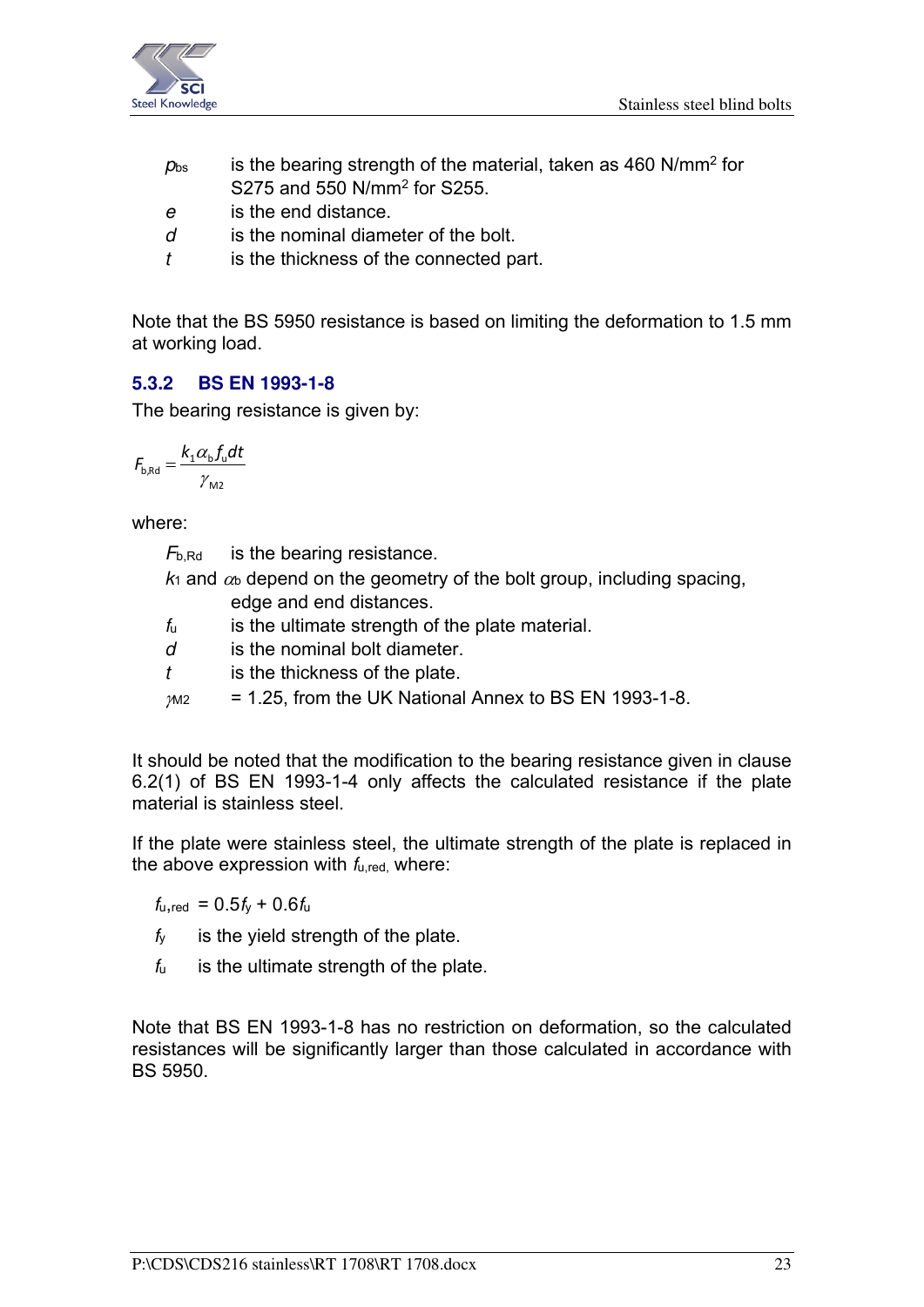

# **6 DERIVATION OF DESIGN VALUES**

The resistances derived in this section ignore any limitations of the connected parts. For example, the bending or deformation of a hollow section wall will generally be critical, not the tension resistance of the bolt as derived in this section.

Designers will need to complete an individual assessment of the other components in the joint.

The shear resistance of stainless steel bolts is given in BS EN 1993-1-4<sup>4</sup>.

### **6.1 Tension resistance**

The measured bolt resistances have been normalised to the nominal ultimate strength of the bolt. From Table 4.4, the average ultimate strength of the bolt material has been calculated as 787 N/mm<sup>2</sup>.

Following the methodology of BS EN 1990, Annex D, the design resistance has been calculated directly using section D7.3 and Table D2. For this calculation,  $k<sub>d,n</sub>$  has been taken as 3.37, for a group of five tests. The calculation is presented in Table 6.1. The coefficient of variation (CoV) is an indicator of the consistency of the test results – low values indicate consistent results.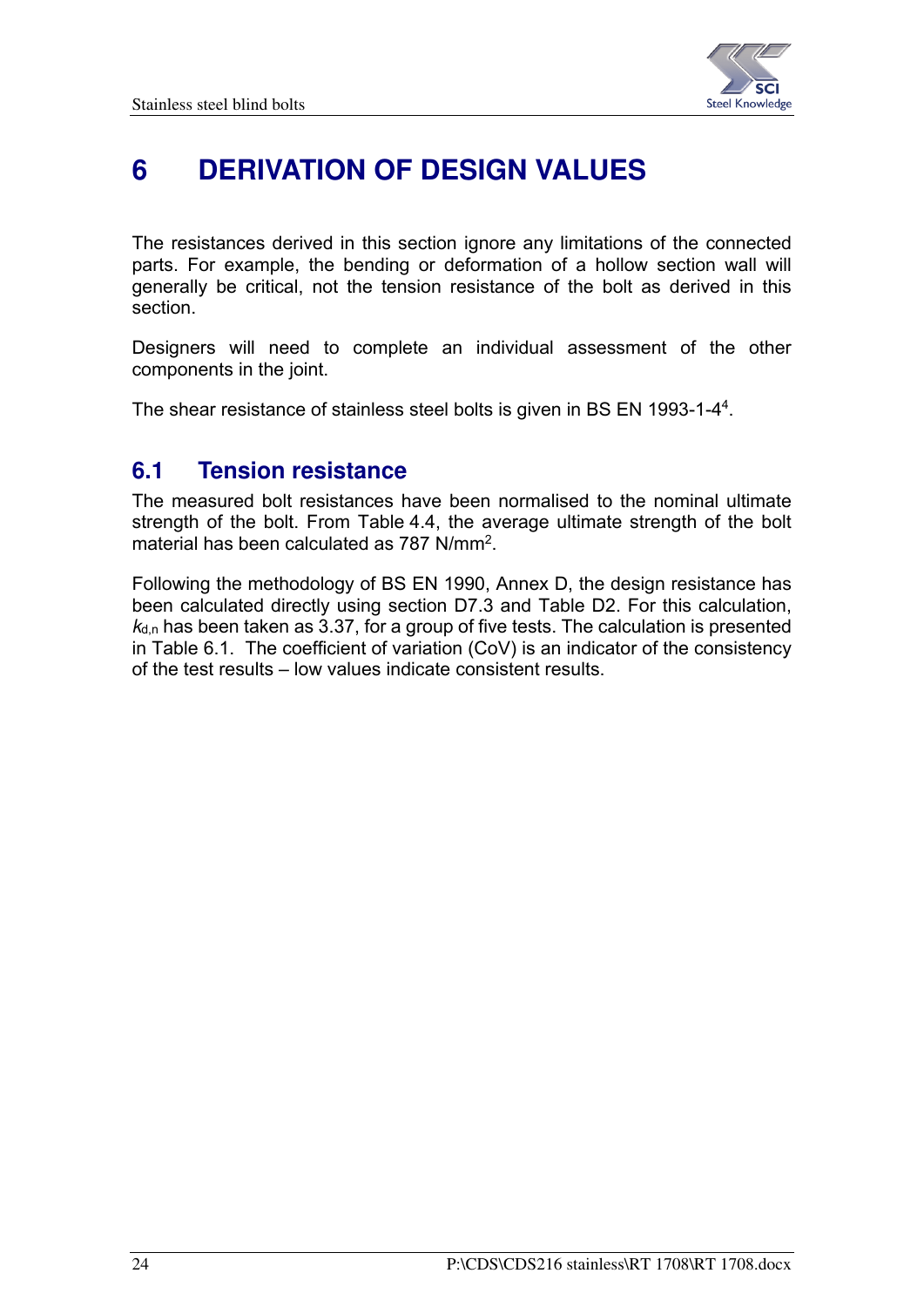

| <b>Bolt</b> | <b>Test</b>    | (KN)  | Measured Normalised Average Std<br>resistance resistance<br>(kN) |       | <b>Deviation</b> | CoV  | Design<br>resistance<br>(KN) |
|-------------|----------------|-------|------------------------------------------------------------------|-------|------------------|------|------------------------------|
| M16         | $\overline{1}$ | 58.67 | 52.18                                                            | 51.33 | 1.45             | 2.8% | 46.4                         |
|             | $\overline{2}$ | 56.09 | 49.89                                                            |       |                  |      |                              |
|             | 3              | 57.90 | 51.50                                                            |       |                  |      |                              |
|             | $\overline{4}$ | 56.09 | 49.89                                                            |       |                  |      |                              |
|             | 5              | 59.81 | 53.20                                                            |       |                  |      |                              |
| M10         | $\overline{1}$ | 17.50 | 15.57                                                            | 15.33 | 0.32             | 2.1% | 14.3                         |
|             | $\overline{2}$ | 16.87 | 15.01                                                            |       |                  |      |                              |
|             | 3              | 16.84 | 16.84                                                            |       |                  |      |                              |
|             | $\overline{4}$ | 17.60 | 15.65                                                            |       |                  |      |                              |
|             | 5              | 17.36 | 15.44                                                            |       |                  |      |                              |

| Analysis of tension test results<br>Table 6.1 |
|-----------------------------------------------|
|-----------------------------------------------|

A predicted tension resistance has been calculated based on  $A_{pin} \times f_{ub}$ .

A correction factor can then be determined so that the design resistance can be related to the predicted resistance. This is shown in Table 6.2 for the M16 and M<sub>10</sub> bolts.

| <b>Bolt</b>     | Resistance from $A_{pin}$ (mm <sup>2</sup> )<br>test (Table 6.1)<br>(KN) |      | <b>Predicted</b><br>resistance (kN) | <b>Correction</b><br>factor |
|-----------------|--------------------------------------------------------------------------|------|-------------------------------------|-----------------------------|
| M <sub>16</sub> | 46.4                                                                     | 91.4 | 64.0                                | 0.73                        |
| M <sub>10</sub> | 14.3                                                                     | 30.1 | 21.1                                | 0.68                        |

Table 6.2 Derivation of correction factor from  $A_{pin} \times f_{ub}$ 

The lower value of 0.68 has been adopted to calculate the design resistances of the four bolt diameters available in stainless steel. The use of Table D2 from section D7.3 means that no  $_{M2}$  factor need be applied to the calculated resistance. The design resistance is therefore given by: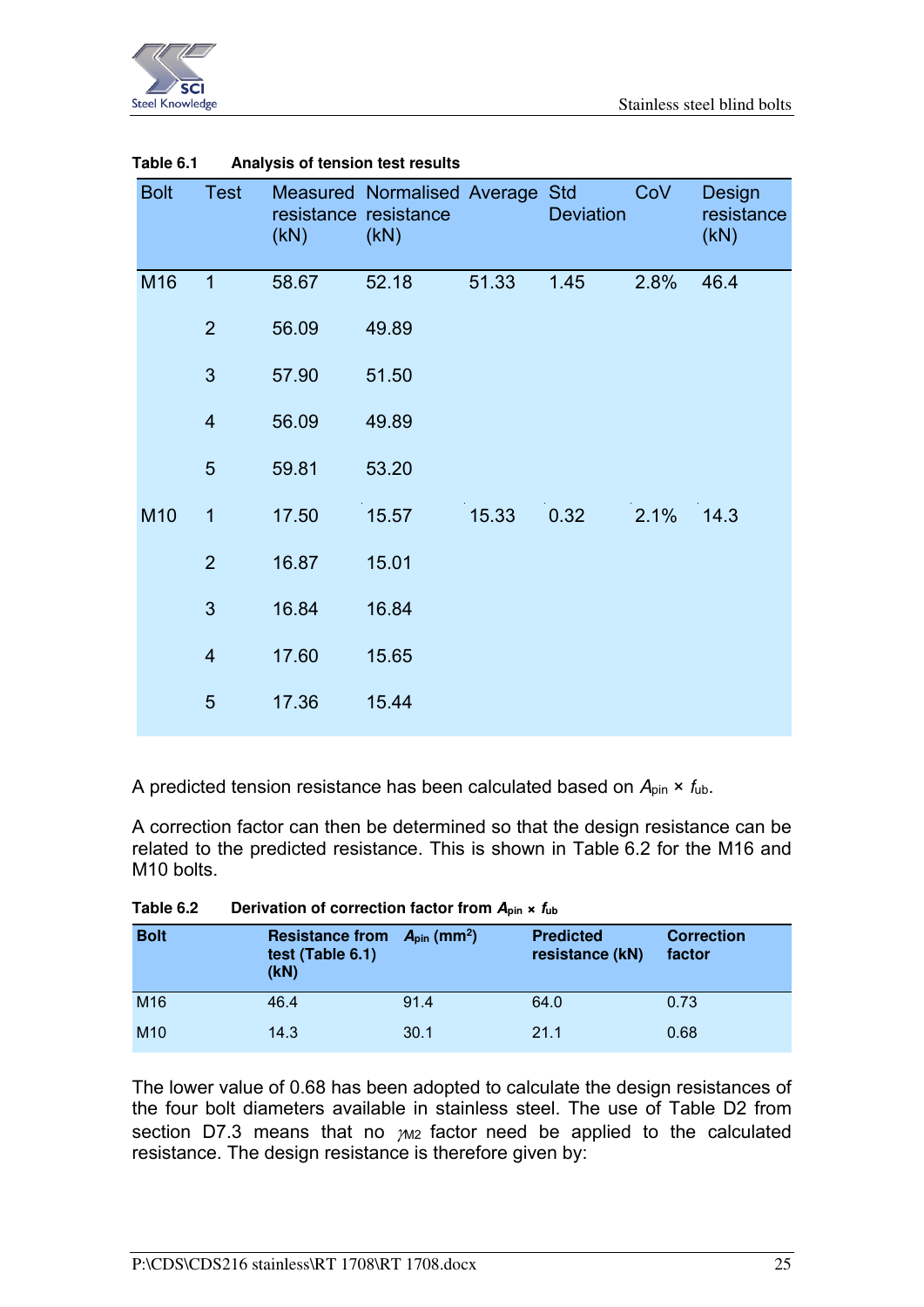

 $F_{\text{rad}} = 0.68 f_{\text{ub}} A_{\text{pin}}$ 

The final design values are shown in Table 6.3.

| <b>Bolt</b>    | $A_{pin}$ (mm <sup>2</sup> ) | <b>Design</b><br>resistance (kN) |
|----------------|------------------------------|----------------------------------|
| M16            | 91.4                         | 43.5                             |
| M12            | 43.7                         | 20.8                             |
| M10            | 30.1                         | 14.3                             |
| M <sub>8</sub> | 16.1                         | 7.7                              |

**Table 6.3 Tension resistance – design values** 

### **6.2 Shear resistance for use with BS EN 1993-1-4**

The measured bolt resistances have been normalised to the nominal ultimate strength of the bolt. From Table 4.4, the average ultimate strength of the bolt material has been calculated as 787 N/mm<sup>2</sup>.

Following the methodology of BS EN 1990, Annex D, the design resistance has been calculated directly using section D7.3 and Table D2. For this calculation,  $k_{d,n}$  has been taken as 3.37, for a group of five tests. The calculation is presented in Table 6.4. The coefficient of variation (CoV) is an indicator of the consistency of the test results – low values indicate consistent results.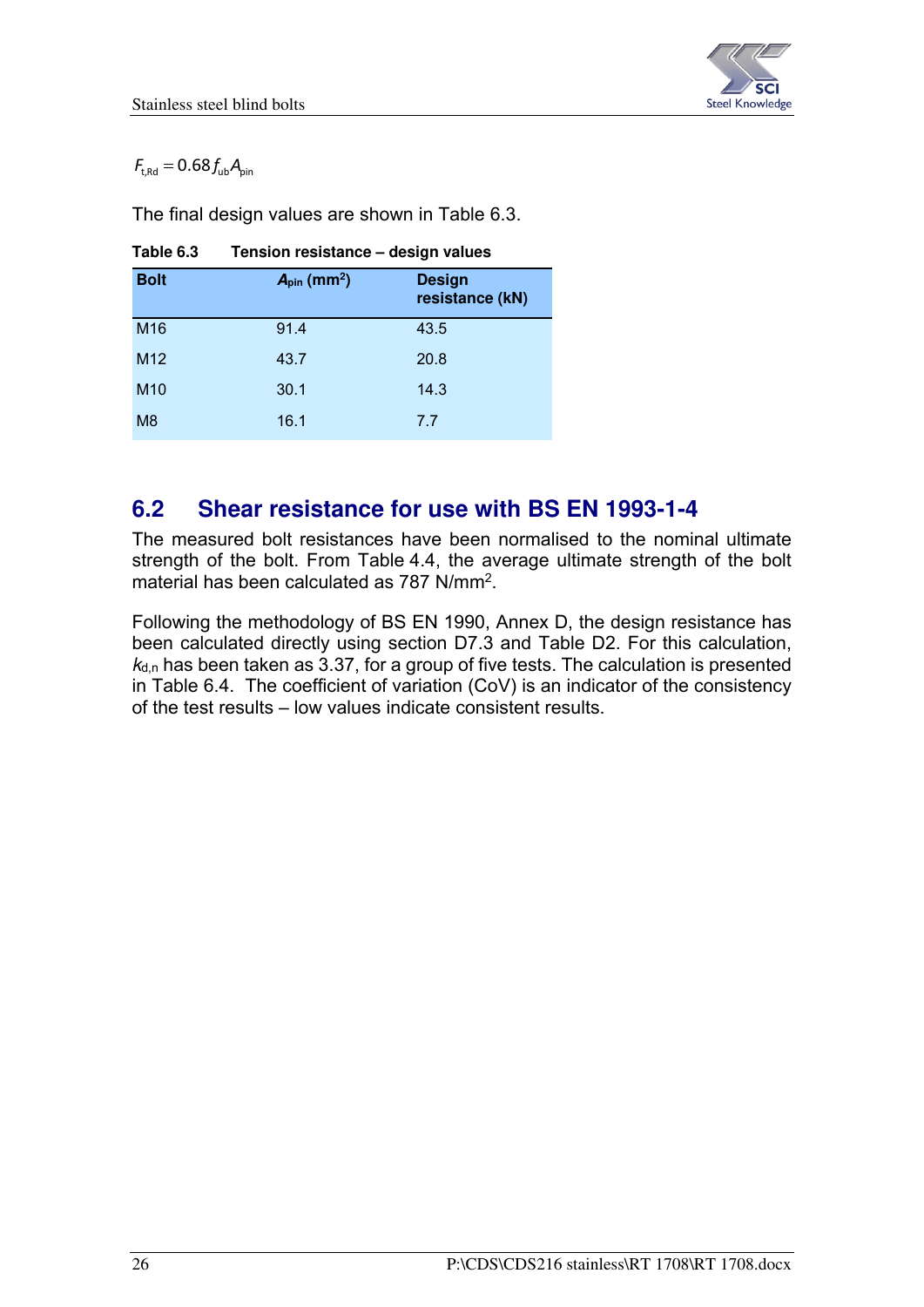

| <b>Bolt</b> | Test                    | (KN)  | Measured Normalised Average Std<br>resistance resistance<br>(kN) |       | <b>Deviation</b> | CoV  | Design<br>resistance<br>(KN) |
|-------------|-------------------------|-------|------------------------------------------------------------------|-------|------------------|------|------------------------------|
| M16         | $\overline{1}$          | 67.60 | 60.13                                                            | 58.73 | 1.18             | 2.0% | 54.8                         |
|             | $\overline{2}$          | 65.56 | 58.31                                                            |       |                  |      |                              |
|             | 3                       | 66.29 | 58.96                                                            |       |                  |      |                              |
|             | $\overline{\mathbf{4}}$ | 66.64 | 59.27                                                            |       |                  |      |                              |
|             | 5                       | 64.05 | 56.97                                                            |       |                  |      |                              |
| M10         | $\mathbf{1}$            | 29.31 | 26.07                                                            | 25.21 | 0.6              | 2.4% | 23.2                         |
|             | $\overline{2}$          | 27.89 | 24.81                                                            |       |                  |      |                              |
|             | 3                       | 28.77 | 25.59                                                            |       |                  |      |                              |
|             | $\overline{4}$          | 27.77 | 24.70                                                            |       |                  |      |                              |
|             | 5                       | 27.96 | 24.78                                                            |       |                  |      |                              |

A predicted shear resistance has been calculated based on  $0.6 \times f_{ub} \times A_{slot}$  (see section 5.2.2).

A correction factor can then be determined to that the design resistance can be related to the predicted resistance. This is shown in Table 6.5 for the M16 and M<sub>10</sub> bolts.

| <b>Bolt</b>     | <b>Resistance from</b><br>test<br>(Table 6.4) (kN) | $Aslot$ (mm <sup>2</sup> ) | <b>Predicted</b><br>resistance (kN) | <b>Correction</b><br>factor |  |  |  |
|-----------------|----------------------------------------------------|----------------------------|-------------------------------------|-----------------------------|--|--|--|
| M <sub>16</sub> | 54.8                                               | 107.4                      | 45.1                                | 1.22                        |  |  |  |
| M <sub>10</sub> | 23.2                                               | 39.6                       | 16.6                                | 1.40                        |  |  |  |

Table 6.5 shows that the design resistances derived from the tests are larger than the values given by the Eurocode expressions. It is recommended that the Eurocode expressions be used to determine the characteristic and design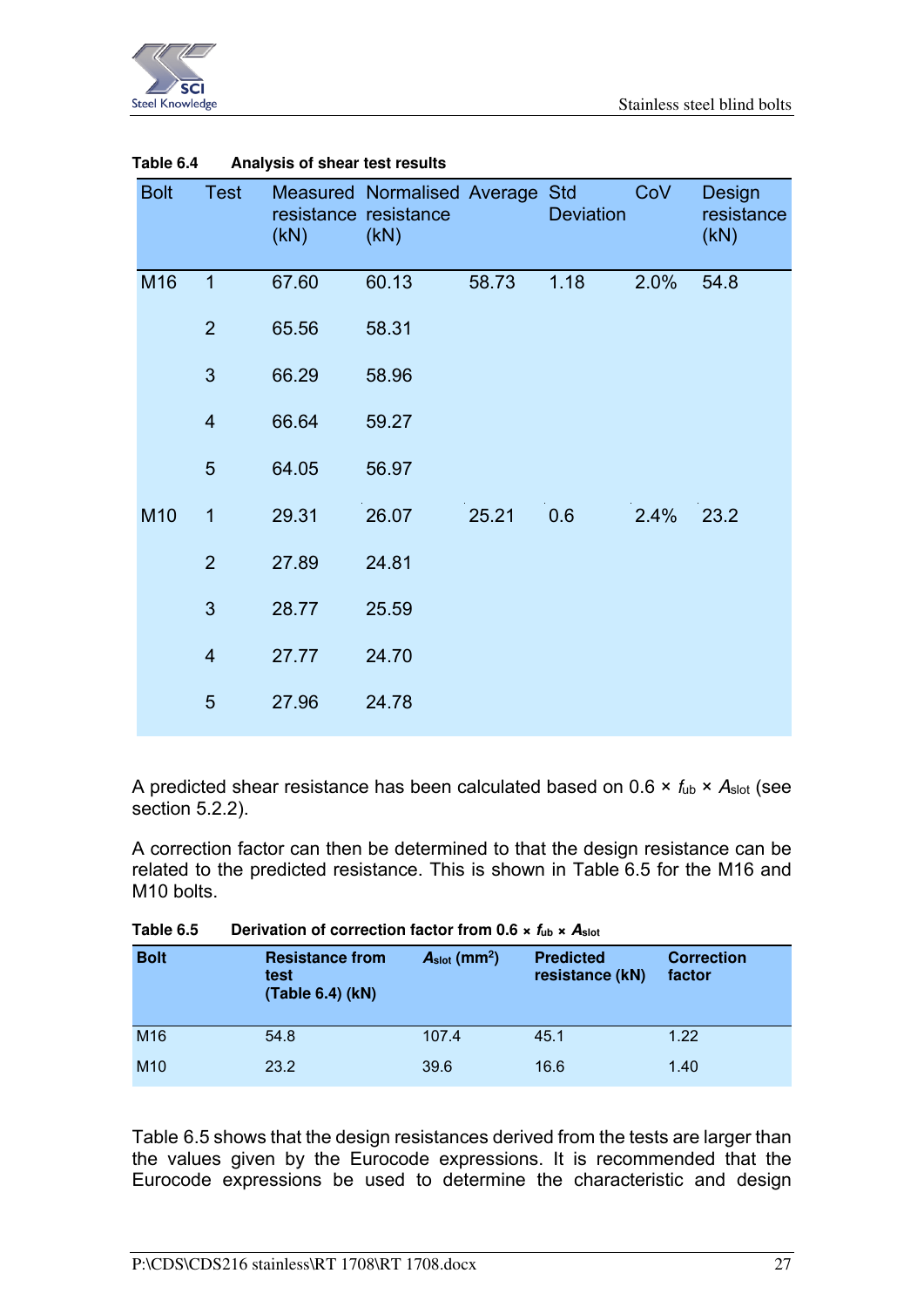

resistances. The design resistance is simply the characteristic resistance divided by  $_{\text{M2}}$  (see section 5.2.2). The design resistance is therefore given by:

$$
F_{_v}=\frac{0.6 f_{_{ub}} A_{_{slot}}}{\gamma_{_{M2}}}
$$

The final design values are shown in Table 6.6.

|                | ד־ו־טטטו וו∟ טע            |                                          |                                  |
|----------------|----------------------------|------------------------------------------|----------------------------------|
| <b>Bolt</b>    | $Aslot$ (mm <sup>2</sup> ) | <b>Characteristic</b><br>resistance (kN) | <b>Design</b><br>resistance (kN) |
| M16            | 107.4                      | 45.1                                     | 36.1                             |
| M12            | 54.9                       | 23.1                                     | 18.5                             |
| M10            | 39.6                       | 16.6                                     | 13.3                             |
| M <sub>8</sub> | 23.2                       | 9.7                                      | 7.8                              |

**Table 6.6 Shear resistance across slot – characteristic and design values for use with BS EN 1993-1-4** 

#### **6.2.1 Shear resistance over thread**

No modification to the expressions given in the design Standard is necessary. The design resistances are given in Table 6.7, based on the expression given in section 5.2.2 with  $\alpha$  = 0.6. Note that this conflicts with the note to clause 6.2(3) of BS EN 1993-1-4, where  $\alpha$  through the threaded portion of the bolt is to be taken as 0.5. This error is due to be corrected in the revised Eurocode.

**Table 6.7 Shear resistance across threads – design values for use with BS EN 1993-1-4** 

| <b>Bolt</b>     | $A_s$ (mm <sup>2</sup> ) | <b>Design</b><br>resistance (kN) |
|-----------------|--------------------------|----------------------------------|
| M16             | 157                      | 52.8                             |
| M <sub>12</sub> | 84.3                     | 28.3                             |
| M <sub>10</sub> | 58.0                     | 19.5                             |
| M <sub>8</sub>  | 36.6                     | 12.3                             |

### **6.3 Shear resistance for use with BS 5950**

A predicted resistance has been calculated, based on  $0.4U<sub>b</sub> \times A<sub>slot</sub>$  (see section 5.2.1).

A correction factor can then be determined so that the design resistance can be related to the predicted resistance. This is shown in Table 6.8 for the M16 and M<sub>10</sub> bolts.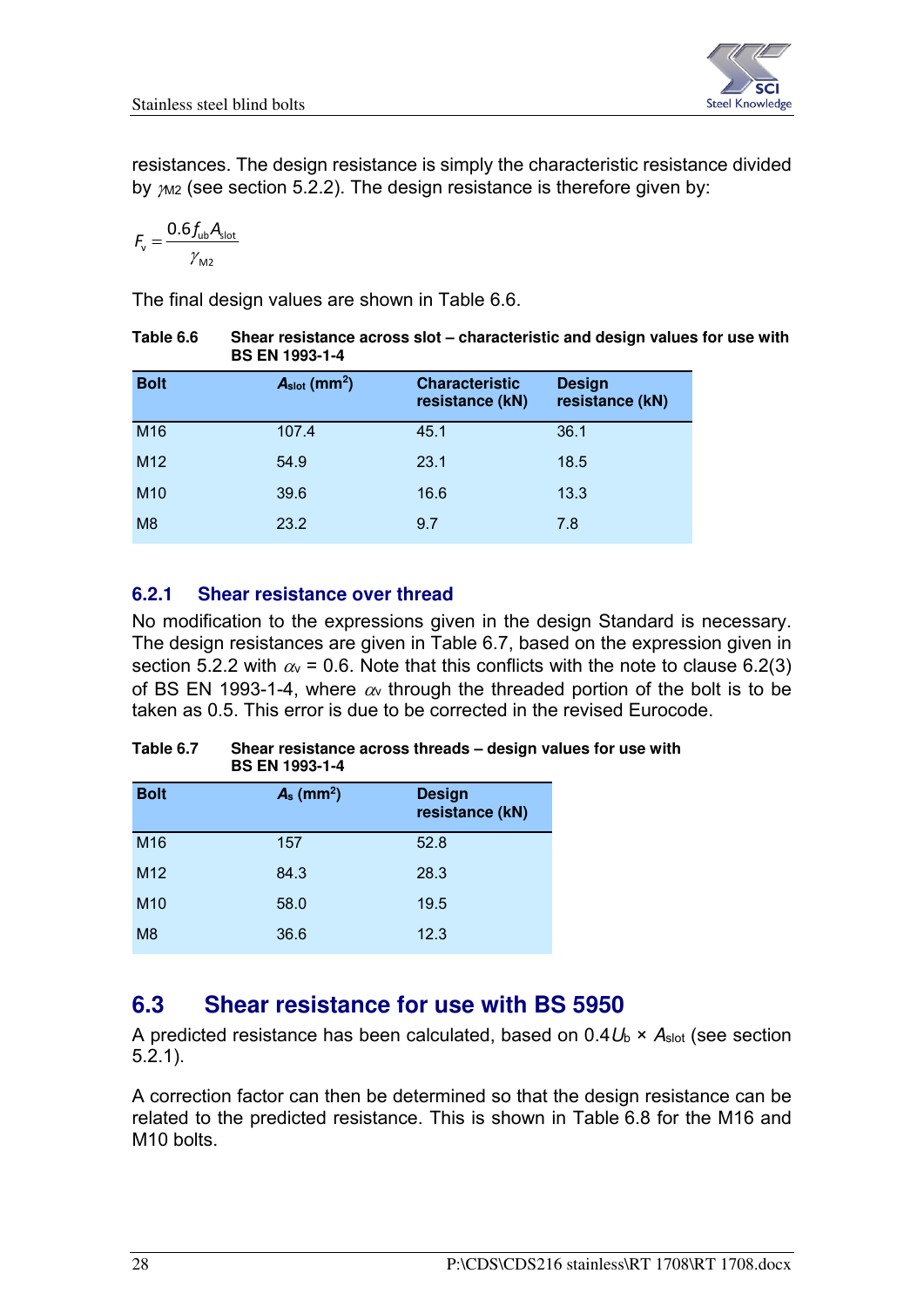

| <b>Bolt</b>     | Resistance from $Aslot$ (mm <sup>2</sup> )<br>test (<br>Table $6.4$ ) (kN) |       | <b>Predicted</b><br>resistance (kN) | <b>Correction</b><br>factor |
|-----------------|----------------------------------------------------------------------------|-------|-------------------------------------|-----------------------------|
| M16             | 54.8                                                                       | 107.4 | 30.1                                | 1.82                        |
| M <sub>10</sub> | 23.2                                                                       | 39.6  | 11.1                                | 2.09                        |

**Table 6.8 Derivation of correction factor from 0.4Ub × Aslot**

Table 6.8 shows that the design resistances developed from tests are greater than the resistances according to the BS 5950 expressions. It is recommended that the BS 5950 expressions be used to determine the design resistances. The design resistances are given by:

$$
P_{\rm s}=p_{\rm sb}A_{\rm s}
$$

where:

 $p_{\text{bs}}$  = 0.4 $U_{\text{b}}$  ( $U_{\text{b}}$  = 700 N/mm<sup>2</sup> for class 70 stainless steel bolts).

The final design values are shown in Table 6.9.

| <b>Bolt</b>     | $Aslot$ (mm <sup>2</sup> ) | <b>Design</b><br>resistance (kN) |
|-----------------|----------------------------|----------------------------------|
| M16             | 107.4                      | 30.1                             |
| M <sub>12</sub> | 54.9                       | 15.4                             |
| M <sub>10</sub> | 39.6                       | 11.1                             |
| M <sub>8</sub>  | 23.2                       | 6.5                              |

#### **6.3.1 Shear resistance over thread**

No modification to the expressions given in the design Standard is necessary. The design resistances are given in Table 6.10, based on the expression given in section 5.2.1.

| <b>Bolt</b>     | $A_s$ (mm <sup>2</sup> ) | <b>Design</b><br>resistance (kN) |
|-----------------|--------------------------|----------------------------------|
| M <sub>16</sub> | 157                      | 44.0                             |
| M <sub>12</sub> | 84.3                     | 23.6                             |
| M <sub>10</sub> | 58.0                     | 16.2                             |
| M <sub>8</sub>  | 36.6                     | 10.3                             |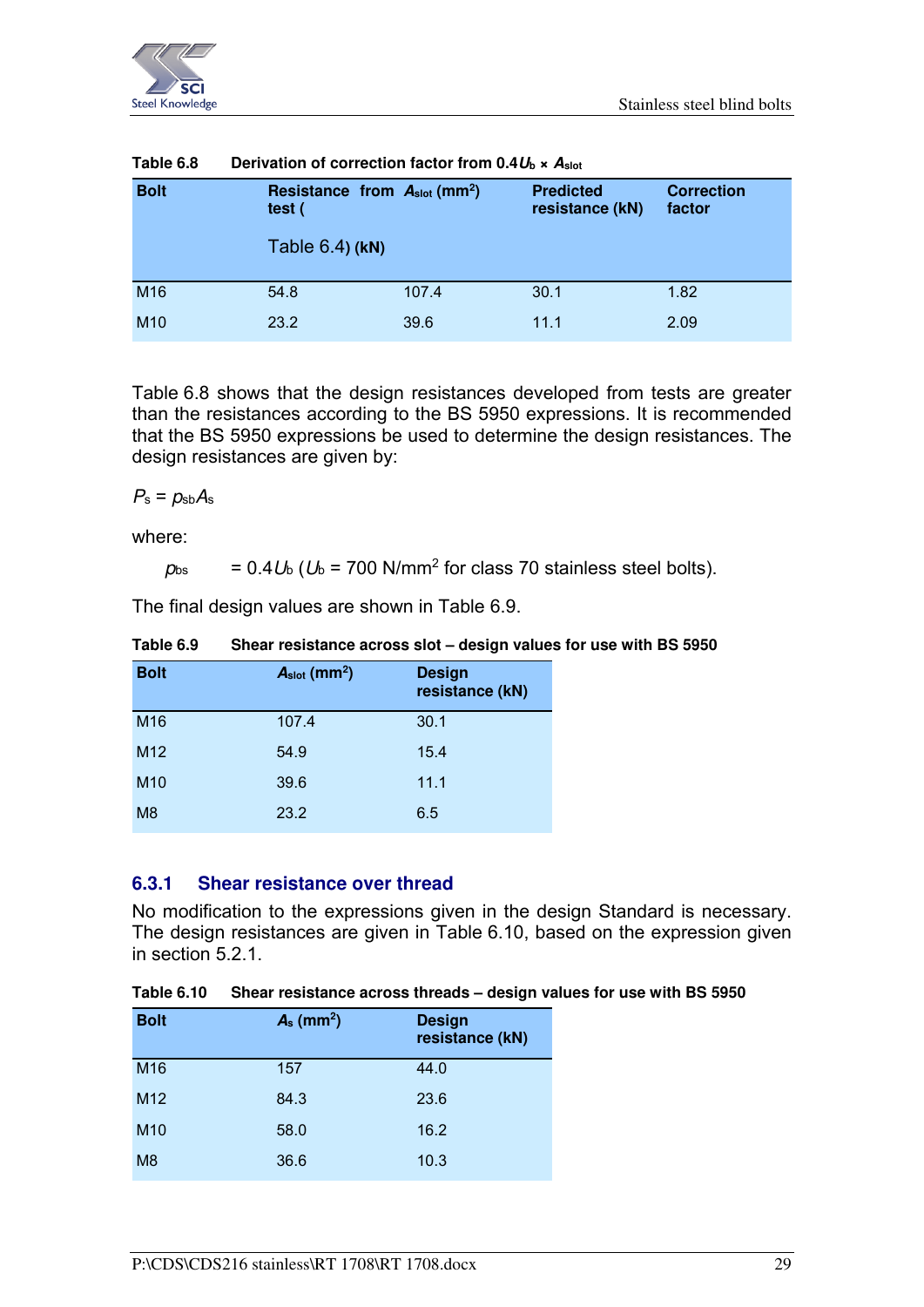

### **6.4 Bearing resistance**

For design to BS 5950, the bearing resistance is adjusted to limit deformation at working load to 1.5 mm. There is no such restriction in BS EN 1993-1-8, so the resistance according to the Eurocode will be significantly higher than that according to BS 5950.

#### **6.4.1 Bearing resistance for use with BS 5950**

To determine the appropriate bearing resistance, it is assumed that the 1.5 mm limit is under load and that the initial slip present in connections is ignored.

The results shown in Figure 4.5 and Figure 4.6 have been reviewed and the slope of the load-displacement curve after the initial slip has been estimated. The slopes are shown in Figure 6.1 (5 mm, S275 plate) and Figure 6.2 (10 mm, S355 plate). The line indicating the initial stiffness and a trendline used to establish the gradient for display on the figure are superimposed.



**Figure 6.1 M12 in 5 mm S275, with deformation slope assessment**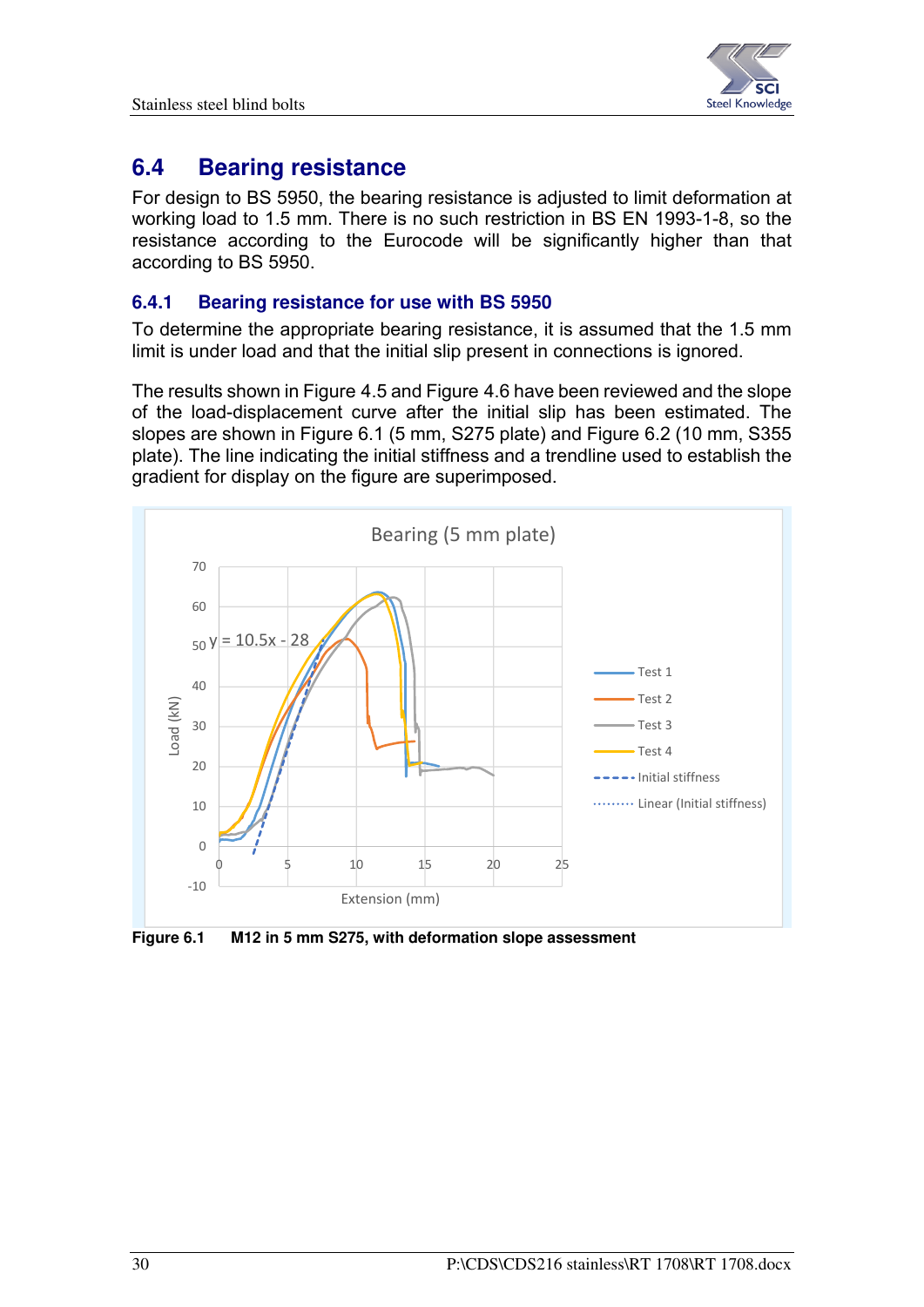



**Figure 6.2 M12 in 10 mm S355, with deformation slope assessment** 

#### **S275 plate**

In 5 mm S275 plate, the initial slope has been estimated with a gradient of 10.5 kN/mm (see Figure 6.1). If the deformation is limited to 1.5 mm, and including a factor of 1.5 to allow for the approximate ratio between working and ultimate loads, the bearing resistance of an M12 bolt is given by:

 $P_{\text{bs}}$  = 10.5 × 1.5 × 1.5 = 23.6 kN

If it is assumed that the width of the slot is neglected in calculating the predicted bearing resistance, then the resistance according to BS 5950 (see section 5.3.1) is given by:

 $P_{\text{bs}}$  = 1.0 × (12 – 5) × 460 × 5 × 10<sup>-3</sup> = 16.1 kN

The mean ultimate load in the tests was 60.28 kN (53.62 kN after normalising for the measured plate strength), significantly larger than the resistance derived from either approach.

#### **S355 plate**

In 10 mm S355 plate, the initial slope has been estimated with a gradient of 14 kN/mm (see Figure 6.2). If the deformation is limited to 1.5 mm, and including a factor of 1.5 to allow for the approximate ratio between working and ultimate loads, the bearing resistance of an M12 bolt is given by:

 $P_{\text{bs}}$  = 14 × 1.5 × 1.5 = 31.5 kN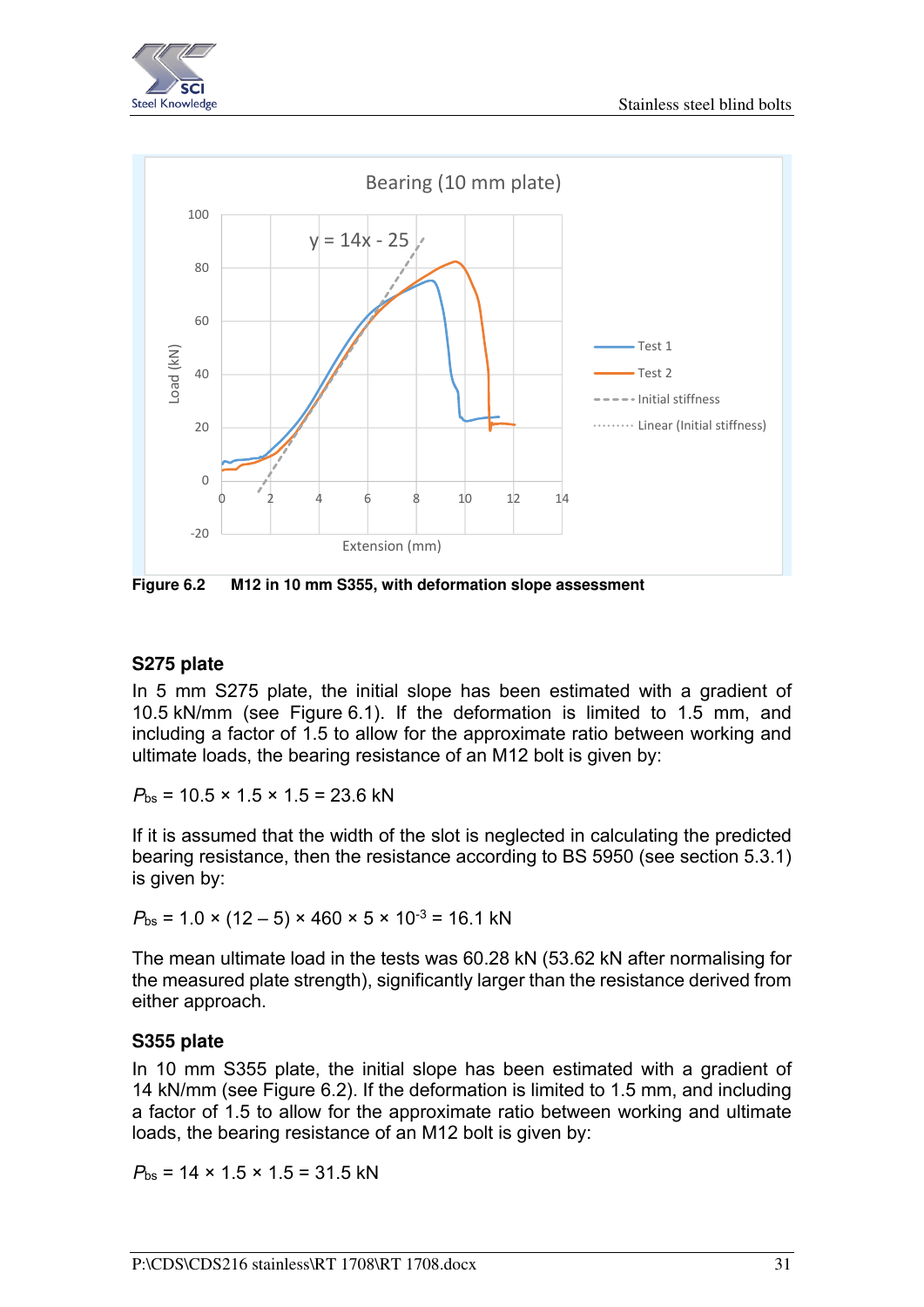

If it is assumed that the width of the slot is neglected in calculating the predicted bearing resistance, then the resistance according to BS 5950 (see section 5.3.1) is given by:

$$
P_{\text{bs}} = 1.0 \times (12 - 5) \times 550 \times 10 \times 10^{-3} = 38.5 \text{ kN}
$$

The mean ultimate load in the tests was 78.86 kN (70.14 kN after normalising for the measured plate strength), significantly larger than the resistance derived from either approach.

#### **6.4.2 Recommended rule for bearing resistance to BS 5950**

It is recommended that the bearing resistance be calculated using the BS 5950 expression, but with the nominal diameter reduced to neglect the slot in the bolt shank. The design expression is therefore:

 $P_{\text{bs}} = k_{\text{bs}}(d - c) t_{\text{p}} p_{\text{bs}}$ 

where:

 $c$  is the width of the slot (see Table 2.1).

The remaining terms are as defined in section 5.3.1.

The resulting resistances, in 10 mm plate, are given in Table 6.11.

| <b>Bolt</b>     | <b>Diameter</b><br>$d$ (mm) | (mm) | Slot width $c$ Bearing resistance in 10 mm plate, $P_{bs}$ (kN) |                                                       |  |
|-----------------|-----------------------------|------|-----------------------------------------------------------------|-------------------------------------------------------|--|
|                 |                             |      | <b>S275</b><br>$(p_{\text{bs}} = 460 \text{ N/mm}^2)$           | <b>S355</b><br>$(p_{\text{bs}} = 550 \text{ N/mm}^2)$ |  |
| M <sub>8</sub>  | 8                           | 3.5  | 20.7                                                            | 24.8                                                  |  |
| M <sub>10</sub> | 10                          | 4    | 27.6                                                            | 33.0                                                  |  |
| M12             | 12                          | 5    | 32.2                                                            | 38.5                                                  |  |
| M <sub>16</sub> | 16                          | 6    | 46.0                                                            | 55.0                                                  |  |

**Table 6.11 Bearing resistance for use with BS 5950** 

#### **6.4.3 Bearing resistance for use with BS EN 1993-1-8**

BS EN 1993-1-4 makes no modification to the bearing resistance when the plate material is carbon steel – the modification only affects the resistance when the plate is stainless steel.

BS EN 1993-1-8 has no limit to the deformation. The earlier test program<sup>1</sup> recommended the Eurocode rules be used without modification, with no allowance required for the slot.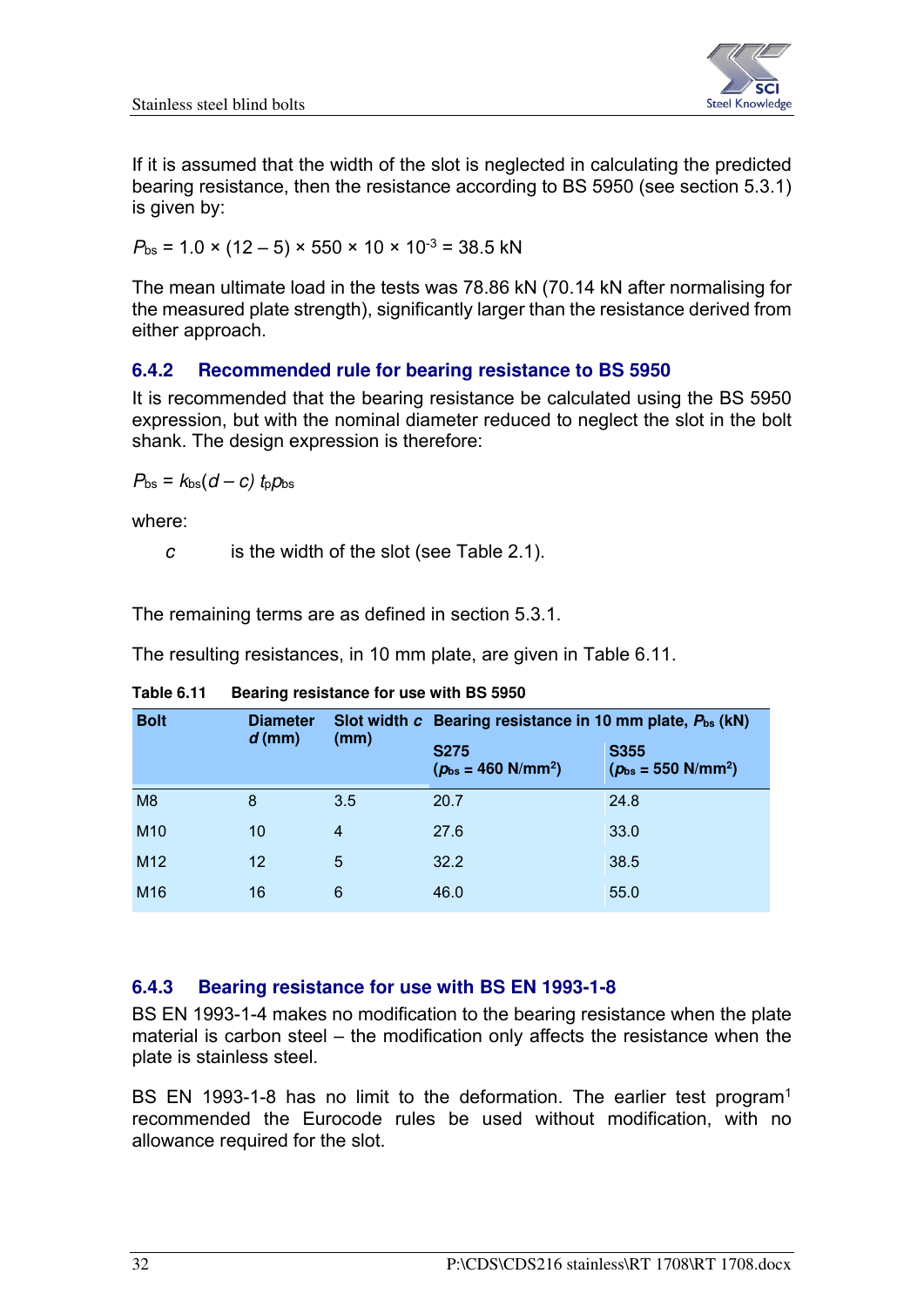

Adopting this recommendation gives the design resistances indicated in Table 6.12 for the tested combinations, calculated in accordance with section 5.3.2, assuming  $k_1 = 2.5$  and  $\alpha_b = 1.0$ .

Table 6.12 also indicates the characteristic resistance according to the design Standard (simply design resistance  $\times$  1.25), which might be indicative of the approximate resistance expected in the tests. The actual test results (not normalised for the measured plate strength) are also shown in Table 6.12.

| <b>Bolt</b>                               | <b>Design resistance</b><br>(KN) | <b>Characteristic</b><br>resistance (kN) | <b>Mean measured</b><br>resistance (kN) |
|-------------------------------------------|----------------------------------|------------------------------------------|-----------------------------------------|
| M <sub>12</sub> in 5 mm S <sub>275</sub>  | 49.2                             | 61.5                                     | 60.3                                    |
| M <sub>12</sub> in 10 mm S <sub>355</sub> | 112.8                            | 141.0                                    | 78.9                                    |

**Table 6.12 Bearing resistance for the tested combinations of bolts and plate** 

The comparison of calculated characteristic resistance and test result is quite misleading for 10 mm S355 plate. This is because the double shear resistance expected in the test is approximately 90 kN.

This value can be inferred from Table 6.6 and Table 6.5, by taking the characteristic resistance of an M12 bolt (23.1 kN) and increasing this by a correction factor of (say) 2.0, leading to a likely test result of approximately 46 kN.

The double shear resistance would be in the order of 90 kN, which is approximately the resistance found in the tests (79 kN). In this case, therefore, bearing was not critical, so the characteristic resistance of 141 kN is irrelevant.

The same argument can be followed with the 5 mm S275 plate. The resistance determined from the tests is significantly lower (60.3 kN), but this may be because the shear planes are close together. It is assumed that in this case, the resistance is rather less than double shear.

In all the tests, the bolts eventually failed on a single shear plane.

It is recommended that the bearing resistance for use with BS EN 1993-1-8 is calculated using the Eurocode expressions without modification.

The resulting resistances, in 10 mm plate, are given in Table 6.13, assuming  $k_1$  = 2.5 and  $\alpha$  = 1.0.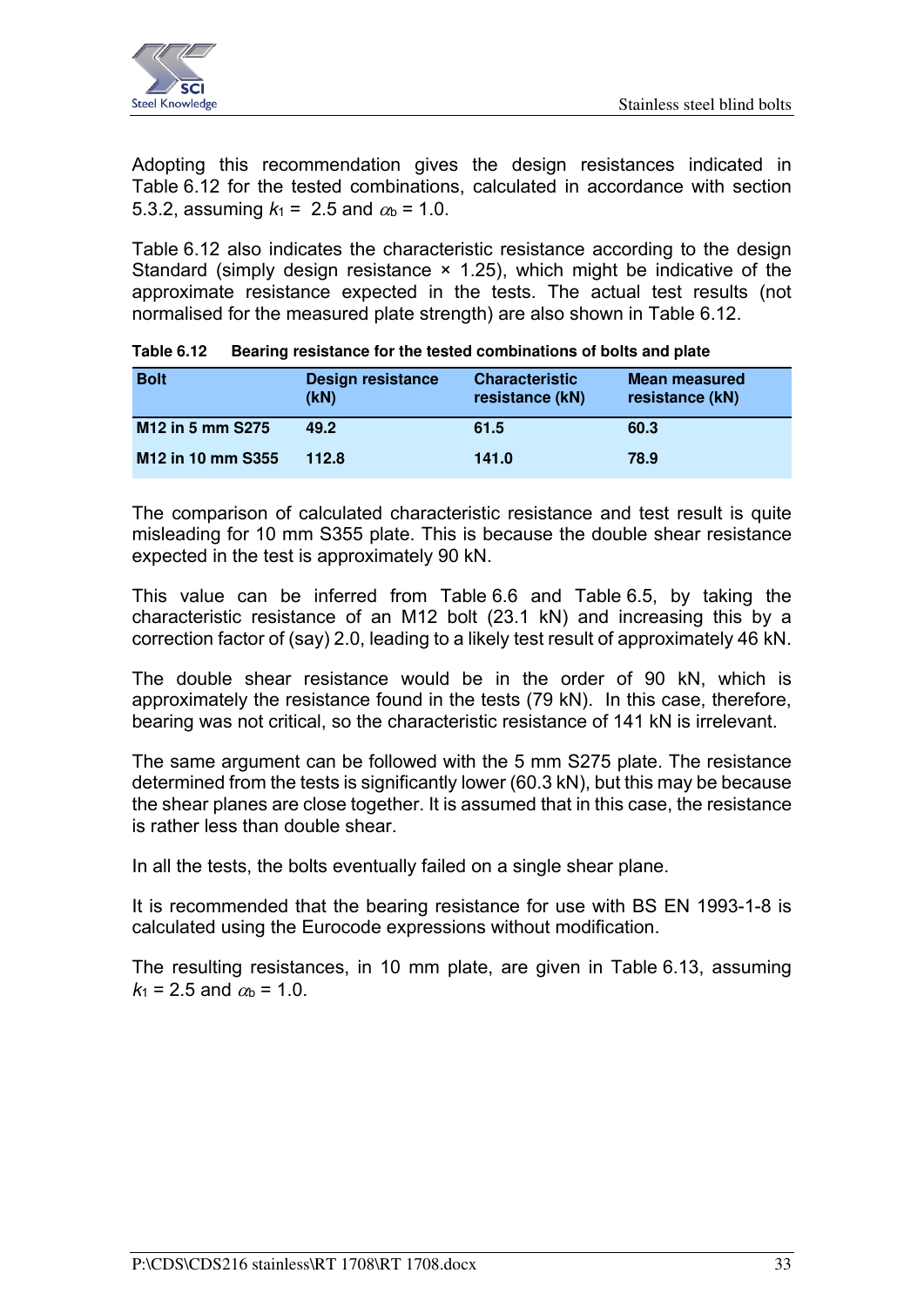| <b>Bolt</b> |                 | <b>Diameter</b> | Bearing resistance in 10 mm plate, $F_{b, Rd}$ (kN) |                                             |  |  |
|-------------|-----------------|-----------------|-----------------------------------------------------|---------------------------------------------|--|--|
|             |                 | $d$ (mm)        | <b>S275</b><br>$(f_u = 410 \text{ N/mm}^2)$         | <b>S355</b><br>$(f_u = 470 \text{ N/mm}^2)$ |  |  |
|             | M <sub>8</sub>  | 8               | 65.6                                                | 75.2                                        |  |  |
|             | M <sub>10</sub> | 10              | 82.0                                                | 94.0                                        |  |  |
|             | M <sub>12</sub> | 12              | 98.4                                                | 112.8                                       |  |  |
|             | M <sub>16</sub> | 16              | 131.2                                               | 150.4                                       |  |  |
|             |                 |                 |                                                     |                                             |  |  |

**Table 6.13 Bearing resistance for use with BS EN 1993-1-8** 

# **6.5 Design of bolts in combined tension and shear**

The testing completed under this programme showed no unexpected behaviour and it is concluded that, as recommended for carbon steel blind bolts<sup>1</sup>, the interaction expressions of combined tension and shear be adopted without modification, but recognising the reduced design resistances given in this report.

The interaction expressions are given below.

**BS 5950** 

4.1 T T s  $\frac{s}{-} + \frac{I_{\top}}{I} \leq$ *P F P F*

**BS EN 1993-1-8** 

0.1  $1.4 F_{t, Rd}$ t,Ed v,Rd  $\frac{v, Ed}{v} + \frac{v, Ed}{v} \leq$ *F F F F*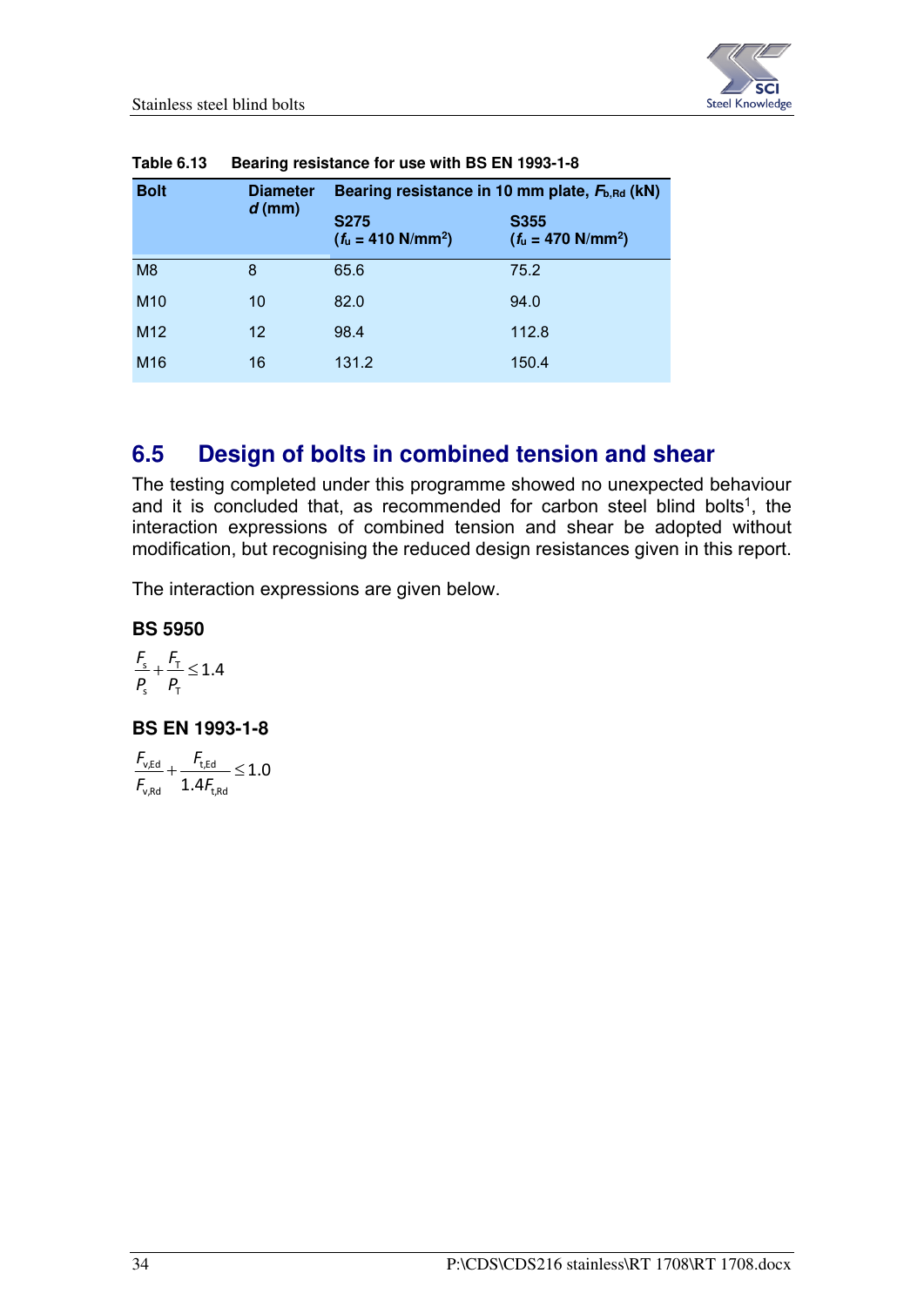

# **REFERENCES**

- 1 RT 1303 Design Resistances of Blind Bolts SCI, 2009
- 2 BS EN 1990: 2002+A1:2005 Eurocode – Basis of structural design BSI 2009
- 3 BS EN ISO 3506:2009 Mechanical properties of corrosion-resistant stainless steel fasteners; Part1: Bolts, screws and studs BSI, 2009
- 4 BS EN 1993-1-4:2006 + A1:2015 Eurocode 3 – Design of steel structures – Part 1-4: General rules – Supplementary rules for stainless steels BSI, 2015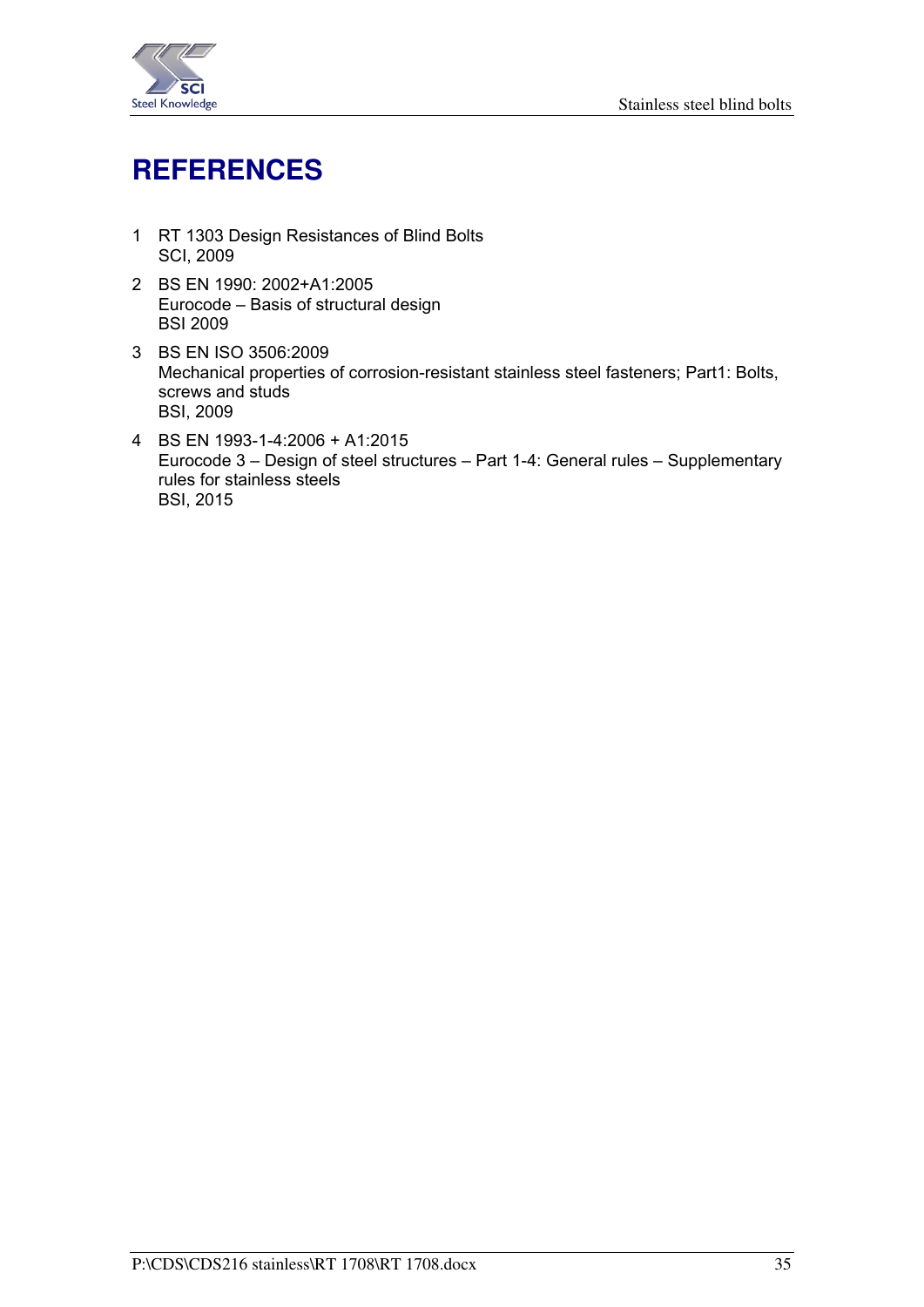

# **APPENDIX A. TECHNICAL DATA**

The resistances calculated in this report are presented below in a format appropriate for technical literature.

| <b>Diameter</b> | Tension<br>Capacity $P_t$ (kN) | Shear capacity<br>over thread<br>$P_{s,thread}$ ( $kN$ ) | Shear capacity<br>over slot $P_{\text{s,slot}}$<br>(KN) | Bearing capacity in 10 mm plate<br>$P_{bs}$ (kN) |      |
|-----------------|--------------------------------|----------------------------------------------------------|---------------------------------------------------------|--------------------------------------------------|------|
|                 |                                |                                                          |                                                         | S <sub>275</sub>                                 | S355 |
| M8              | 7.7                            | 10.3                                                     | 6.5                                                     | 20.7                                             | 24.8 |
| M <sub>10</sub> | 14.3                           | 16.2                                                     | 11.1                                                    | 27.6                                             | 33.0 |
| M <sub>12</sub> | 20.8                           | 23.6                                                     | 15.4                                                    | 32.2                                             | 38.5 |
| M <sub>16</sub> | 43.5                           | 44.0                                                     | 30.1                                                    | 46.0                                             | 55.0 |

#### **Stainless steel blind bolt – design to BS 5950**

These capacities are suitable for design to BS 5950-1 and can be compared directly with factored loads. Bearing resistances for different thicknesses can be calculated by scaling the values given in proportion to the thickness, but should only be used when the end distance is greater than 2d.

Bolts subject to combined tension and shear should satisfy the following expression:

4.1 T T s  $\frac{s}{-} + \frac{I + I}{-} \leq$ *P F P F*

Note that the above tension capacities make no allowance for the deformation or yield of the supporting parts.

#### **Stainless steel blind bolt – design to BS EN 1993**

| <b>Diameter</b> | Tension<br>Resistance $F_{t, Rd}$<br>(KN) | Shear<br>resistance over<br>thread $P_{v,Rd,thread}$<br>(kN) | Shear<br>resistance over<br>slot $F_{v, Rd, slot}$ (kN) | Bearing resistance in 10 mm plate<br>$P_{bs}$ (kN) |       |
|-----------------|-------------------------------------------|--------------------------------------------------------------|---------------------------------------------------------|----------------------------------------------------|-------|
|                 |                                           |                                                              |                                                         | S <sub>275</sub>                                   | S355  |
| M <sub>8</sub>  | 7.7                                       | 12.3                                                         | 7.8                                                     | 65.6                                               | 75.2  |
| M <sub>10</sub> | 14.3                                      | 19.5                                                         | 13.3                                                    | 82.0                                               | 94.0  |
| M <sub>12</sub> | 20.8                                      | 28.3                                                         | 18.5                                                    | 98.4                                               | 112.8 |
| M <sub>16</sub> | 43.5                                      | 52.8                                                         | 36.1                                                    | 131.2                                              | 150.4 |

These design resistances are suitable for design to BS EN 1993 and can be compared directly with design loads. The quoted bearing resistances assume  $k_1$  = 2.5 and  $\alpha$  = 1.0. For different arrangements the bearing resistance should